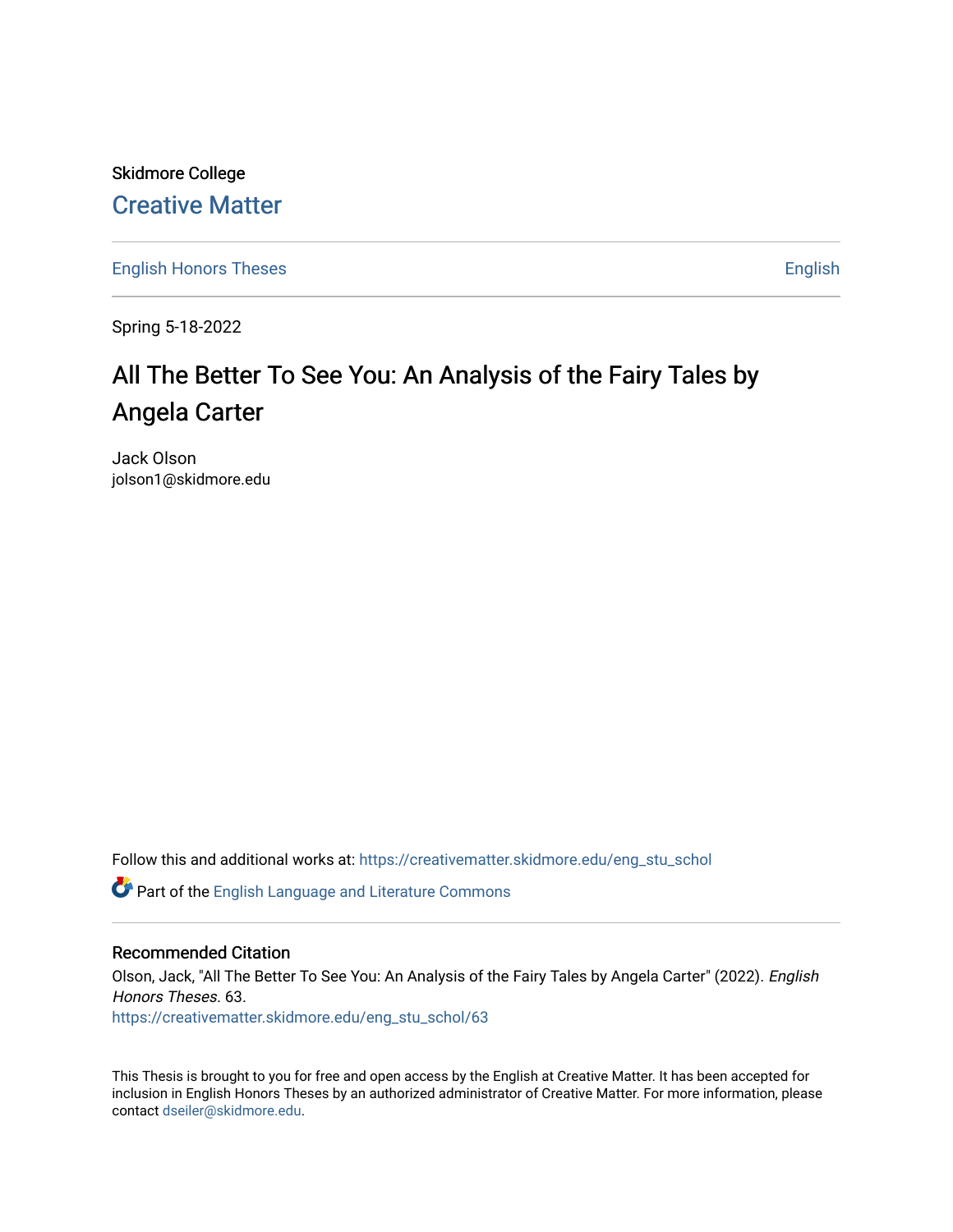Skidmore College | Senior Capstone

# All The Better To See You:

An Analysis of the Fairy Tales

by Angela Carter

Jack Olson

Professor Wientzen

What Was Postmodernism? - EN 375

30 April 2022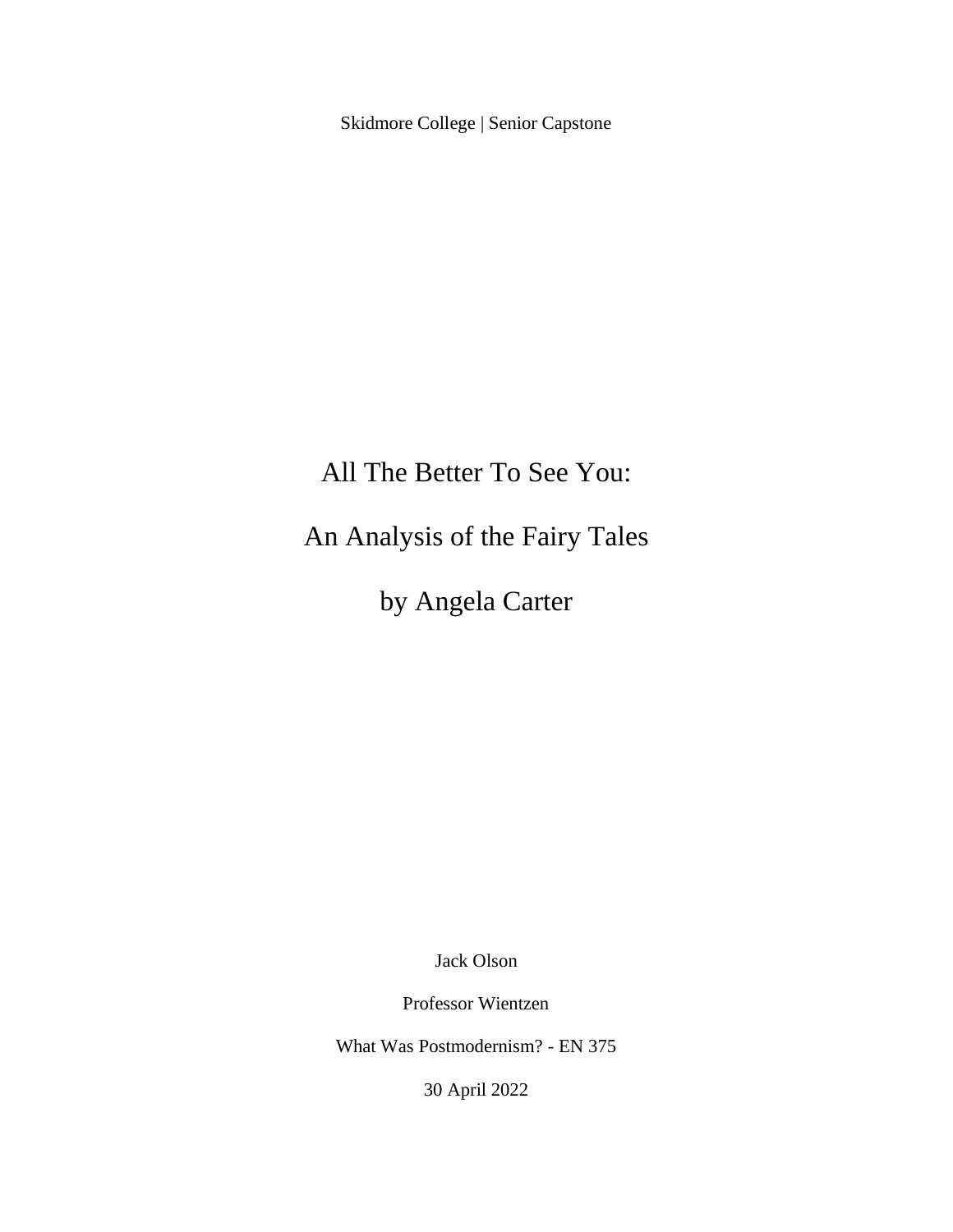Take the time to stop and think, And to ponder this grim little story. You surely know that this tale Took place many years ago. No longer are husbands so terrible, Demanding the impossible, Acting unhappy and jealous. They toe the line with their wives. And no matter what color their beards, It's not hard to tell who is in charge. *- Charles Perrault, 1697*

#### **The Truths of Fairy Tales**

"And they lived happily ever after," the fairy tale typically states at its conclusion. Indeed, characters may live happily, and it may not be hard to tell who, in essence, is truly in charge in these tales, as renowned French fairy tale author Charles Perrault signals in his moral message. Fairy tales posit morals and lessons for readers, which are often regarded as absolute truths. Many well-known fairy tales seek to convey how human interaction influences the world. Nevertheless, fairy tales also "possess a multifarious richness and depth that far transcend what even the most thorough discursive examination can extract from them," allowing the otherworldly component to absorb the reader and dictate a fantastical influence over them (Bettelheim 19). The morals and lessons are reminders to follow established orders, and many of these orders are suggestive of patriarchal ideologies.

# **Introduction: Angela Carter, Her Fairy Tales, and Postmodernism**

Angela Carter is an English author who sought to defy traditional paternalistic modes of writing. She produced works of fiction up until her death in 1992, many of which are a commentary on the patriarchy, identity, and gender. Her most famous collection of writing is a compilation of reimagined fairy tales called *The Bloody Chamber and Other Stories*. The collection was published in 1979 during the height of the second-wave feminist movement when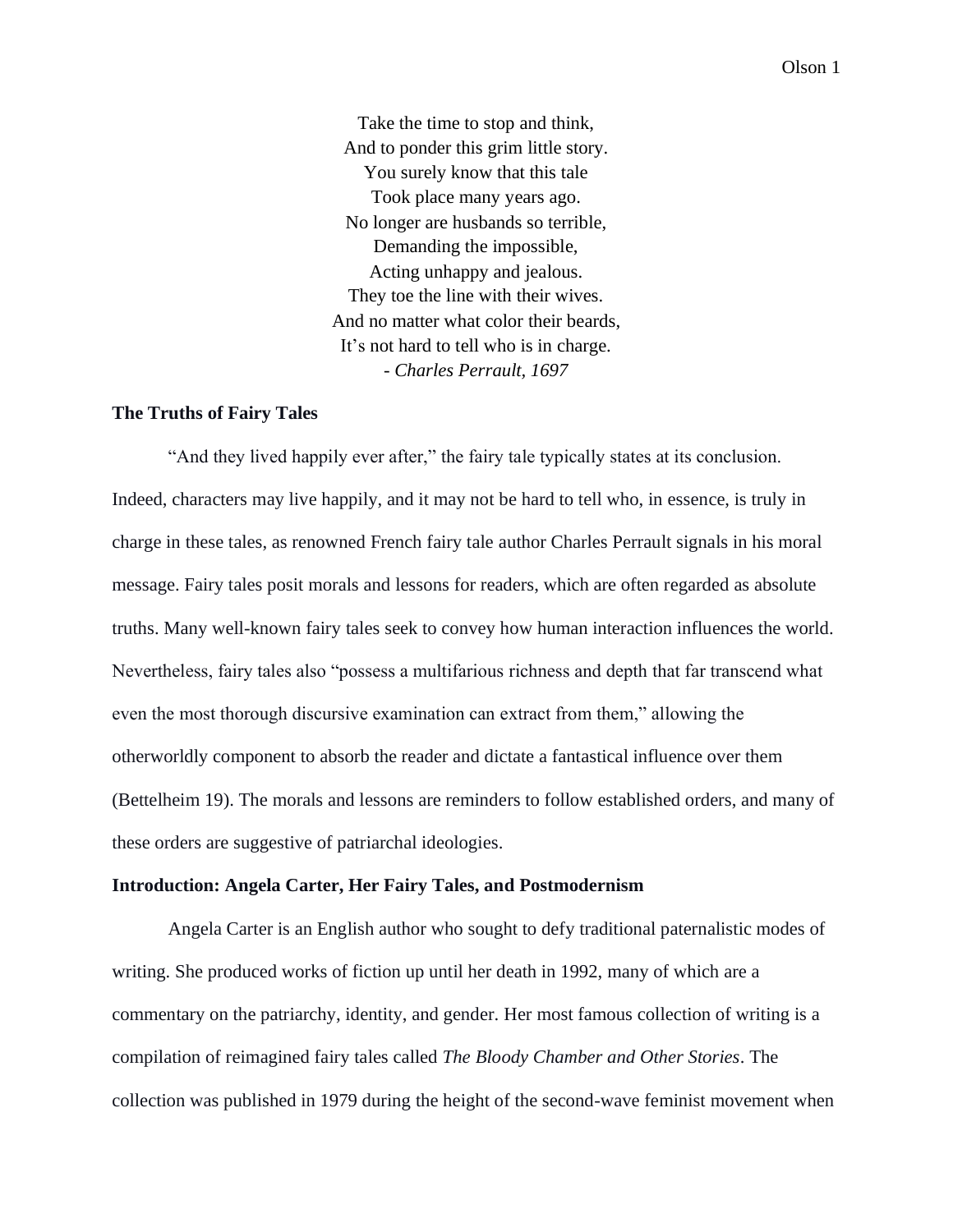representations of women's agency and sexuality became much more prevalent. Carter called her collection 'a book of stories about fairy tales,' but it is evident that the inspiration for some of the stories comes from European folklore or the fairy tales by Charles Perrault and Johann Wolfgang von Goethe (qtd. in Makinen 5). With the skeleton of the original stories in tow, she actively deconstructs elements in the stories that the original male authors employed, such as patriarchal rule, gender roles, and female identity and desire, to encourage women to take action against the oppression they face. There are seemingly many similarities to the original stories. However, Carter makes it clear that her stories are new: they are robustly self-conscious and contribute to a dialogue about women's identity that was unknown at the moment in this genre of literature.

Carter writes from a novel, more robustly feminist and female perspective, which critiques the outdated third-person omniscient male narration and focalization of the original fairy tales. Carter's stories profoundly introduce first-person female narration, which concerns her writing and stylistics with female consciousness (Andermahr 12). Scholar Sonya Andermahr notes that Carter's fairy tales are a "linguistic experiment and questioning of selfhood" (19). She employs subversive stylistic choices that allow the use of a woman's "otherness" to reaffirm an understanding of themselves in a magical world. She navigates the genre by establishing a feminist discourse that opposes the traditional patriarchal frameworks and reestablishes what it means to be a woman. In a fantastical setting, a female character's mind can work alongside Carter's feminist views to critique aspects of social reality, identity and gender representation, and the "impossibility of defining a self" (Andermahr 16).

In effect, Carter employs postmodernist techniques that aid in her ability to comment on necessary advancements in feminist discourses. As a literary period, postmodernism is "overwhelmingly skeptical, particularly of anything that presents itself as an absolute truth or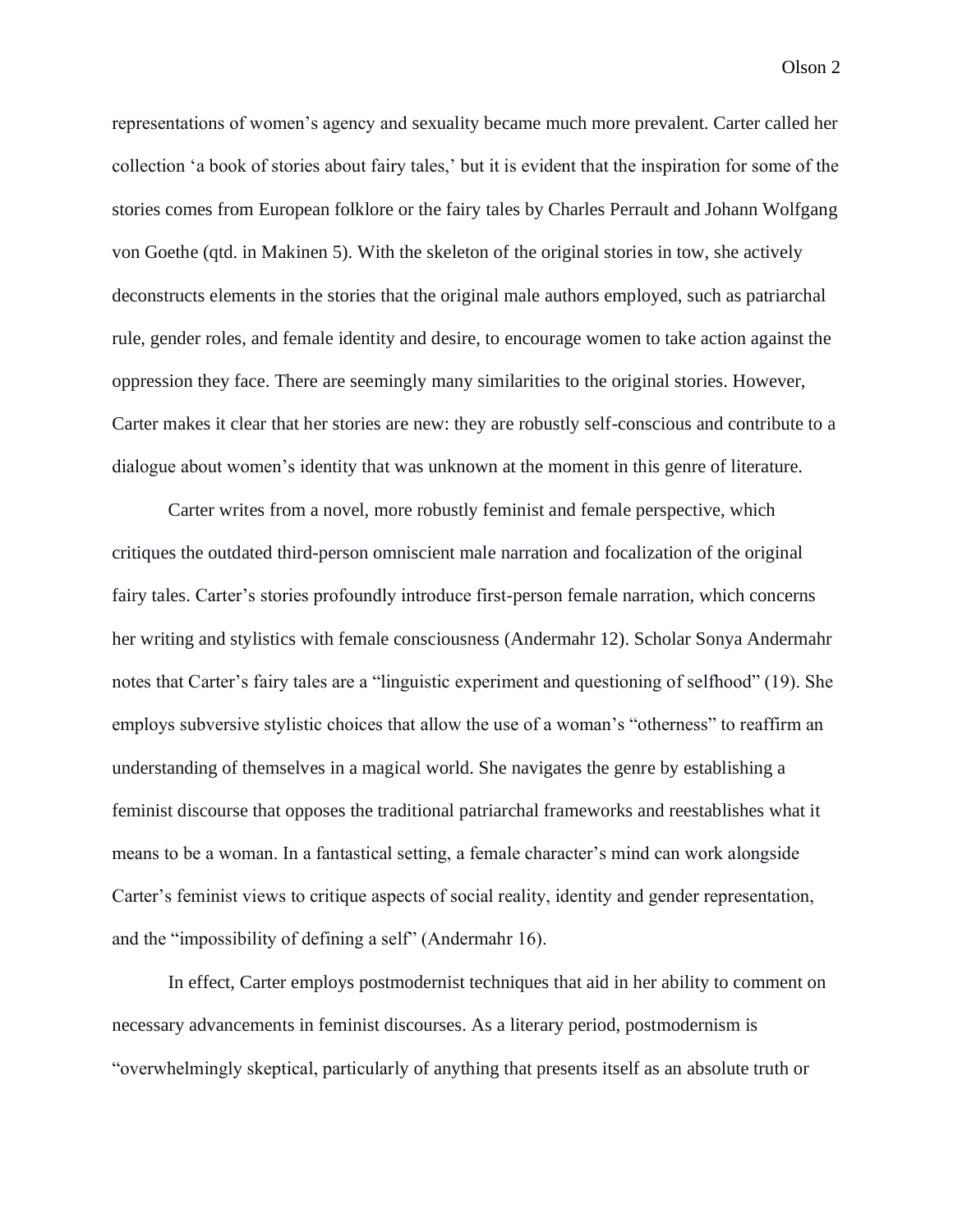certainty," notes scholar Alison Lee, and it is an informative era of suggesting how "attitudes, beliefs, and myths have come to be regarded as truths" (Lee 12). Carter "critiques the old" perspectives in fairy tales (Makinen 24). She implements female protagonists and narration to uncover the truths about identity, gender, and the patriarchy that she wishes to criticize––a seemingly paradoxical understanding of postmodern conventions, offering new ways of imagining the fairy tales. Fairy tales present "the 'uncanny,'" where the beasts who live within them frequently represent "projected desires" and "the drive for pleasure of women" (Makinen 9). Carter critiques these desires in *The Bloody Chamber*, and she presents a new awareness of her female characters through theirs and the male character's sensualities.

Not all scholars agree that Carter's fairy tales evoke total feminist sentiments. For example, feminist scholar Patricia Duncker argues that the stories in *The Bloody Chamber* fail to elicit profound feminist ideologies as Carter rewrote "'the tales within the strait-jacket of their original structures,'" in other words, not departing enough from the stories' original patriarchal form (qtd. in Makinen 23). Other scholars argue that Carter's stories are too fantastical to promote feminism. However, her stories do "inscribe a new set of assumptions" about female identity that rework the original rigid structures of the fairy tale genre (Makinen 5).

Indeed, there exists a logical connection between patriarchal influence in Carter's fairy tales, especially in "The Bloody Chamber," "The Company of Wolves," and "The Erl-King." Carter "attempts to decolonize our habits of thought" surrounding topics of female agency, gender, sexuality, and power through narrational voice and perspective (5). Carter deconstructs the logic of the original fairy tales and the roles of women as victims passively following rules set up for them by men. In the three stories, she implements first-person narration that suggests the dismantling of the patriarchal rule that the female narrators live under, which proposes that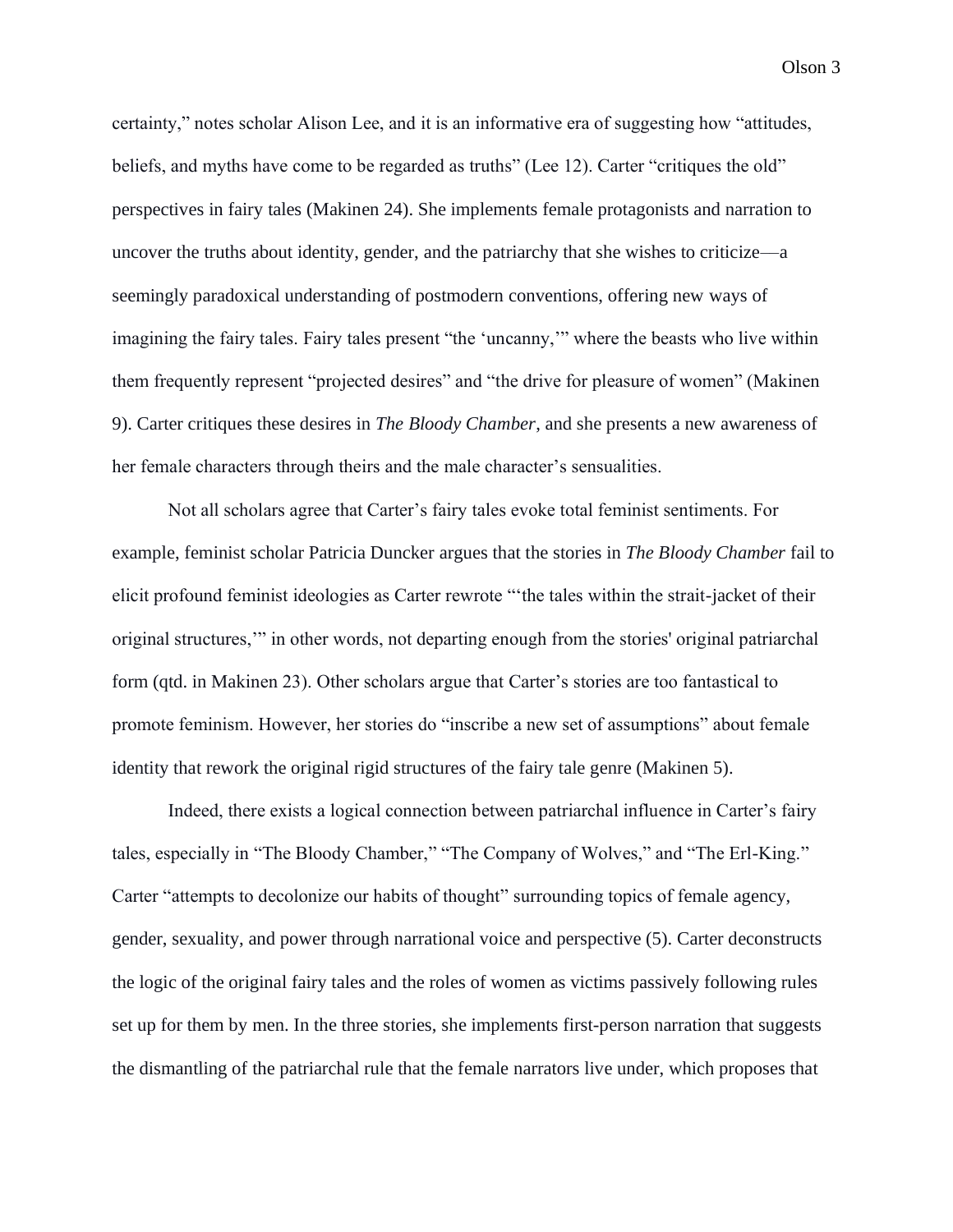they might, unlike in original fairy tales, be granted agency and voice. Nevertheless, while Carter imagines total liberation of patriarchal rule for her female characters, her stories do still withhold the complete independence that the rejection of patriarchy might promise.

# **"The Bloody Chamber" Analysis**

Angela Carter's story "The Bloody Chamber" is a retelling of the "Bluebeard" tale by Charles Perrault. The original story regards a murderous husband who kills and keeps the corpses of his wives and follows the prospects of his newest wife in defying the ultimate death that she faces. Perrault's "Bluebeard" suggests the dangers of marriage and female curiosity, one significant moral being that husbands do not allow their wives growth. Carter's version is similar: a young and innocent wife marries the Marquis, moves into his estate, and finds herself on a journey of self-discovery as a married woman. The first deconstruction she imposes on the story is that she narrates from a first-person female perspective, unlike the original folktale, which is narrated from an omniscient masculine perspective. Carter also uses motifs, such as the motif of mirrors, which allow self-actualization by committing the story to unfold through the eyes of the girl in recognizing who she is and what she does or does not want. The female protagonist seeks to realize curiosity, desire, and cunning. However, their consummation for her is complex: it is clear throughout that the girl is a flawed character; she is confused about her identity because of her husband's influence. In these ways, while Carter grants agency to the female protagonist by letting her narrate the story, her character is still on a journey of finding herself through a multitude of marital constraints. In deploying the motif of mirrors, Carter diagnoses the effects of the male gaze on female subjects and simultaneously imagines a way to escape it. Mirrors function as magical objects that allow the girl to see herself in the ways that others view her which further allows her to better understand herself.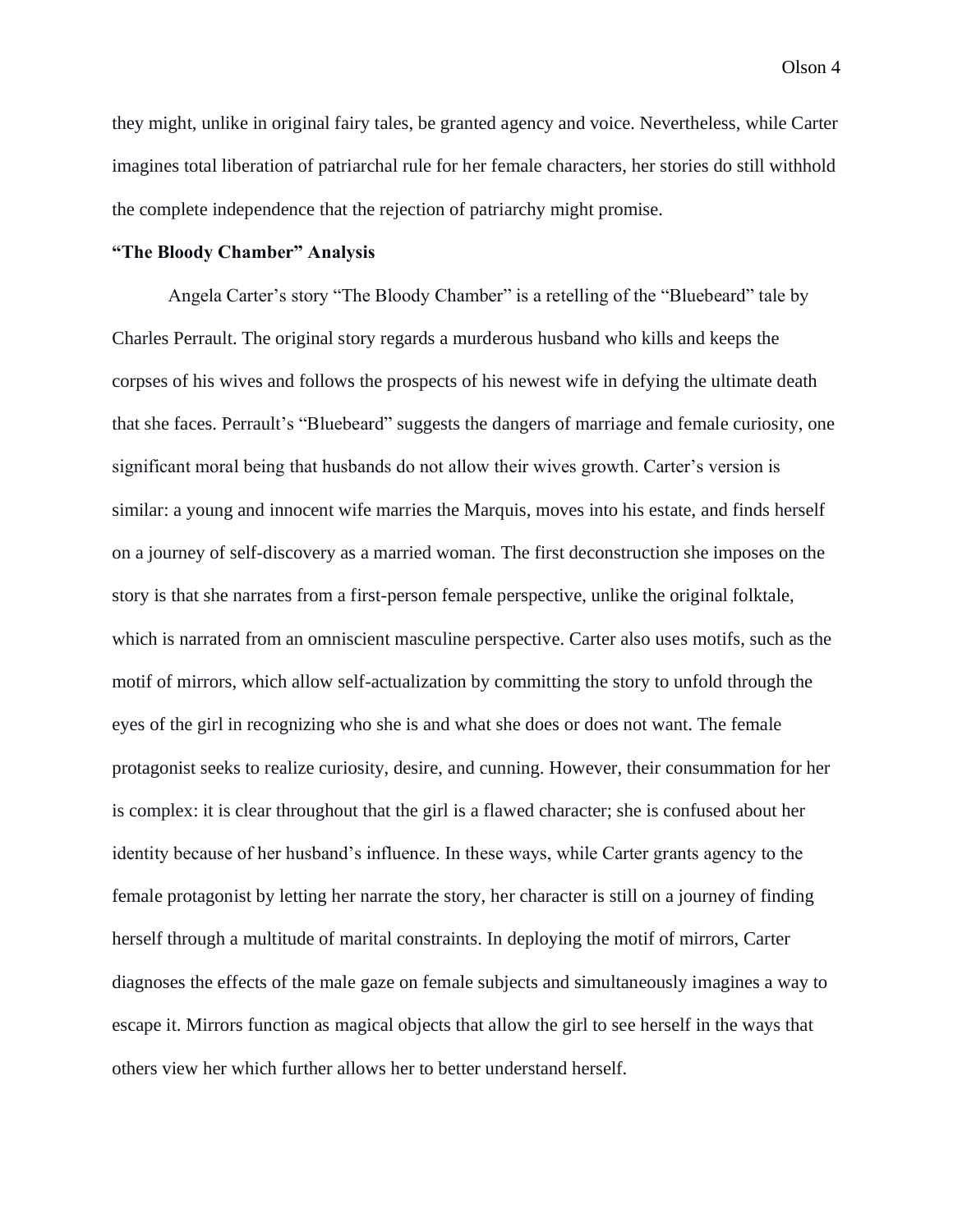Carter uses mirrors to suggest that husbands are possessive and materialistic by not allowing the Marquis to see the girl through the mirrors as anything but an impermeable object. The girl saw him watching her in the "gilded mirrors with the assessing eye of a connoisseur inspecting horseflesh, or even of a housewife in the market, inspecting cuts on the slab," but there was a "sheer carnal avarice" to his viewing of her (Carter 11). The Marquis seems to be taking advantage of her through her reflection in the mirror, as the girl suggests he reduces her to meat and flesh. Her reflection appears to him, allowing there to be somewhat of a separation between them––indeed, he is looking at her, not in person, but through an impermeable object. Carter suggests that he cannot see her as a real person. But then the girl sees her own reflection in the mirrors, too; she narrates that "I saw myself, suddenly, as he saw me, my pale face, the way the muscles in my neck stuck out like thin wire. I saw how much that cruel necklace became me. And, for the first time in my innocent and confined life, I sensed in myself a potentiality for corruption that took my breath away" (11). The necklace, one made of red rubies the Marquis gave to her as a wedding gift, sinks into her skin––this is him penetrating her with materiality, leaving a physical mark. She becomes breathless at the sense of the "corruption" she faces. It looms over her after she is wed the next day, which suggests that she is cognizant of the potential dangers that she may face. It is only through this viewing of herself in the mirrors, though, that this foresight of her future, who she is, begins to erode: she is a young girl, small and innocent, a girl who at seventeen is not ready to be married––yet she is already marked by his rubies that are "clasped around her throat" (11).

Further, Carter allows The Marquis' mirrors to envelop the girl in his bedroom, making the girl simply become an obsolete object inside of the mirrors while the Marquis' reflection becomes more menacing to her. Inside "stately frames of contorted gold," the mirrors reflect the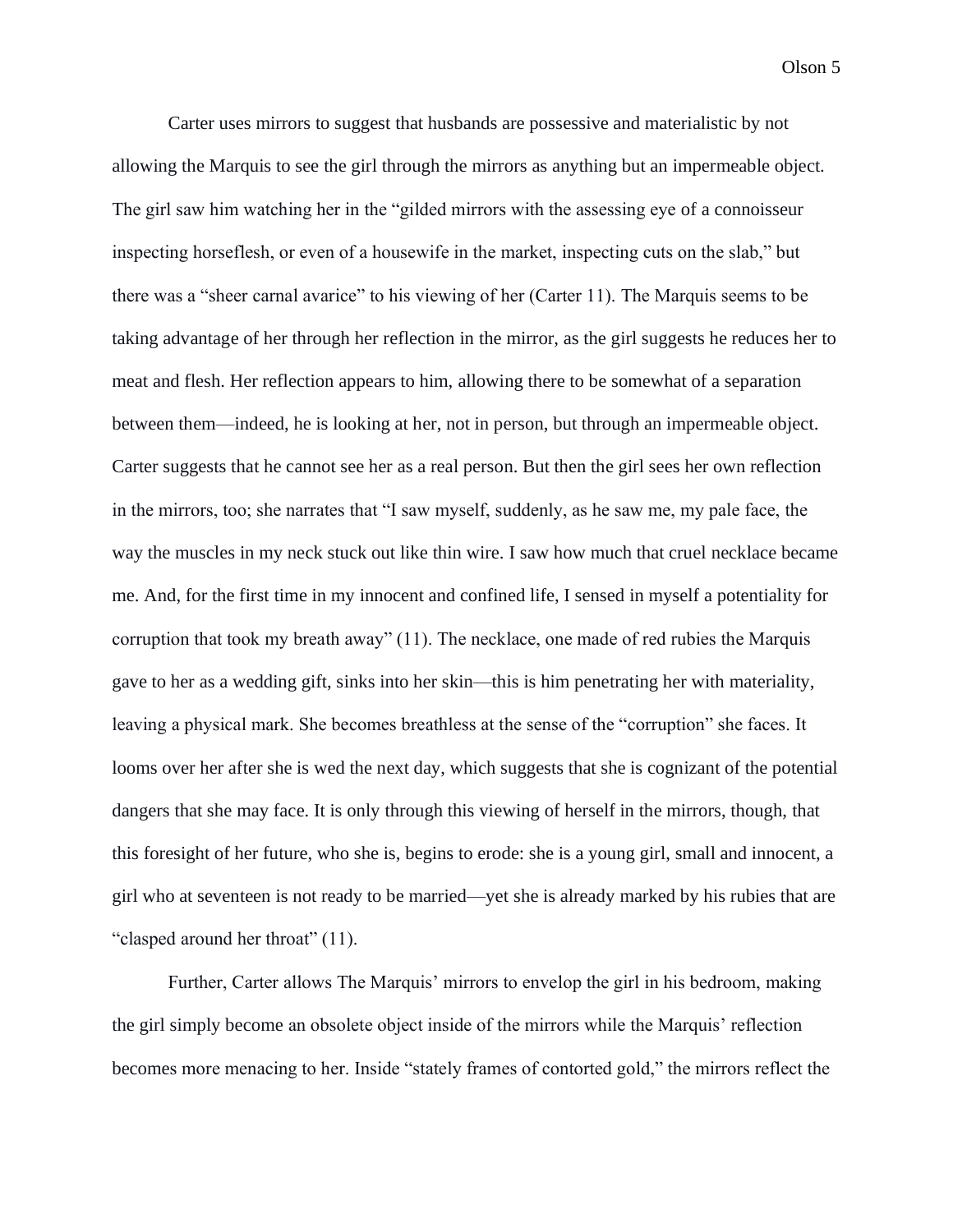"multitude of girls," the Marquis' previous wives, who came before her (14). The contortion of the mirror frames suggests imperfection––that what the girl sees in her husband's view of her can never reach any sort of sublimity. This sublimity, or perfection, that may be expected in marriage is shrewd with the images of the Marquis' prior brides: they are stuck looking back at the girl, and the girl sees herself now as one of them, just another bride in the reflection of the mirrors. The Marquis even makes notes of all those women, saying, "'I have acquired a whole harem for myself," which left the girl "trembling" (14). Then, after the Marquis orders the girl to undress for him so he can take her virginity, she sees herself in the mirrors as a Rops etching, one that shows a "child with her sticklike limbs" (14). She is disillusioned with the thought of losing her virginity to the Marquis. Perhaps she feels threatened by the "harem" of girls who have shared her husband with her previously, as they are reaffirming that he has previously owned all of them. The girl seems to wish that they could save her as they know what lies ahead of her in that bedroom––she is trembling and "cannot meet [her husband's] eye," and in this way, the women in the mirrors signal to her an overwhelming amount of solace: they are so close, just out of reach in the reflection, but alas they can do nothing to protect her from the Marquis (14).

The mirrors continually function as disorienting objects for the girl which causes confusion in her identity and her devotion to the Marquis. Once the girl is alone in the bedroom when the Marquis is off on business, she notes how she "longed for him" underneath his mirrors (22). She further describes that a "daybreak discoloured the dozen mirrors that were iridescent with the reflections of the sea" (22). Even while she is alone, away from the menacing Marquis, the mirrors do not offer her any protection as they are still "discoloured." This discoloration indicates entrapment: the sea is surrounding her. Even though its "iridescence" might be consoling in its pearly coloration, it still blocks her from seeing herself clearly. However, maybe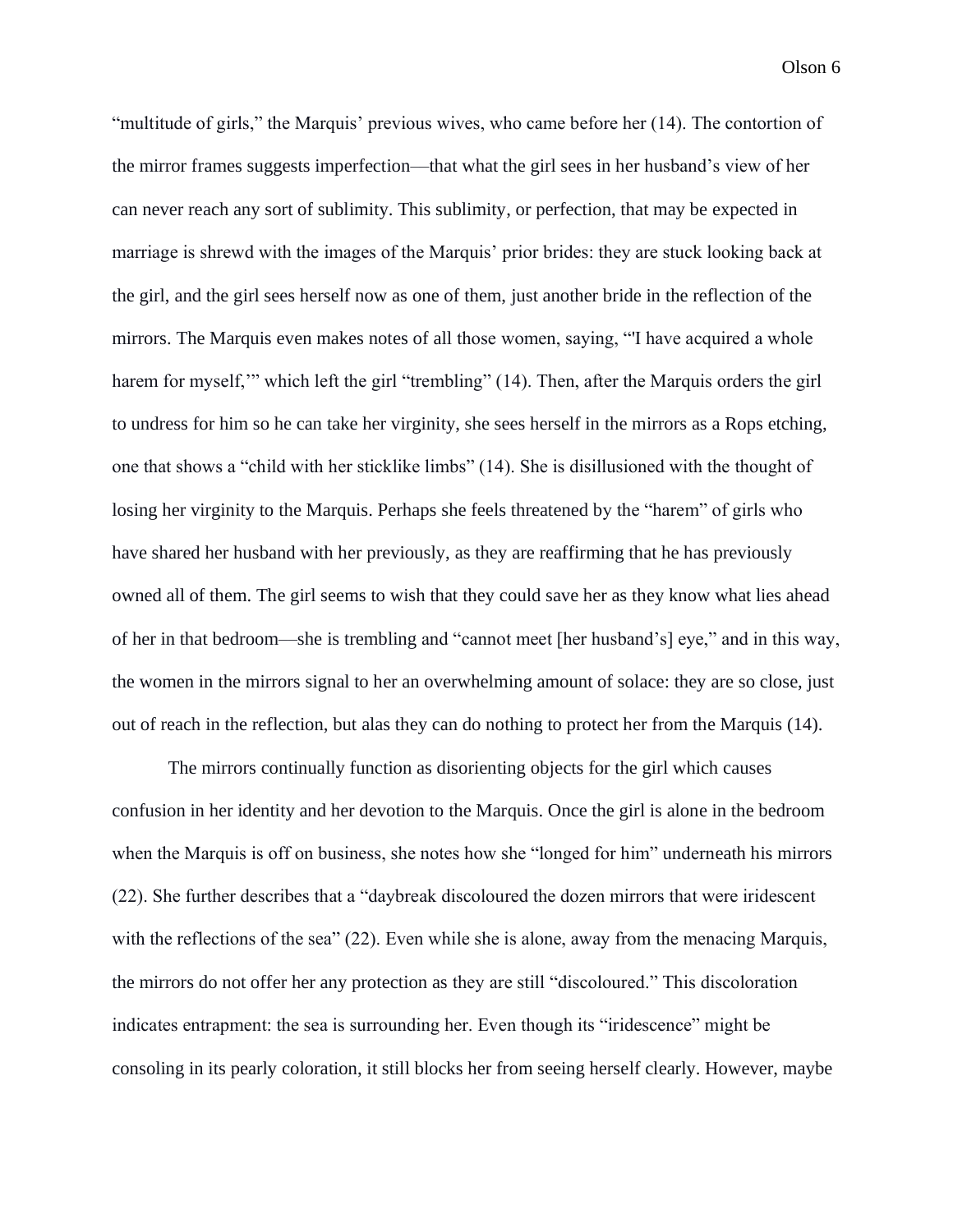this luminous reflection that continues to change before her in the mirrors gradually suggests how there is a change coming for the girl: this is the first moment in the story where the mirrors do not depict an abundance of trepidation for her in her narration as she is simply noticing the reflection of the sea.

This idea continues further along in the story, where the girl becomes cognizant of how the mirrors function as a foreboding memory of her husband. After she discovers the bloody chamber, the room the Marquis forbade her from entering during his absence, where he keeps the dead corpses of his previous wives, the girl cannot, for her sanity, be reminded of him. She narrates that "she cannot take refuge in [her] bedroom, for that retained the memory of his presence trapped in the fathomless silvering of his mirrors" (30). Here, the mirrors become her husband. They are a constant reminder of him and what he can do to her. The memory of him in the mirrors resembles the male gaze: the girl is now cognizant that he looks at her as a sexual object and that the mirrors only capture his menacing qualities. Further, the thought of the Marquis surrounding her repulses her since the mirrors are stained with and embody him. Now, she is aware that he would "always… be the death of [her]," a phrase that may not have been realized until she noticed more about him, and about herself, without the company of the mirrors (33).

Carter suggests that the mirrors serve as an eternal capsule of the Marquis' presence at the end of the story as the girl sees her reflection more clearly. Before her imminent death by decapitation due to breaking her husband's rule of not entering his secret chamber, the girl sees his previous wives once more in the reflection. The women comb out their hair as she prepares herself for death: they are watching her, mimicking her, telling her how she should have been aware of this fate from the moment that she first saw their reflections in the mirrors. But even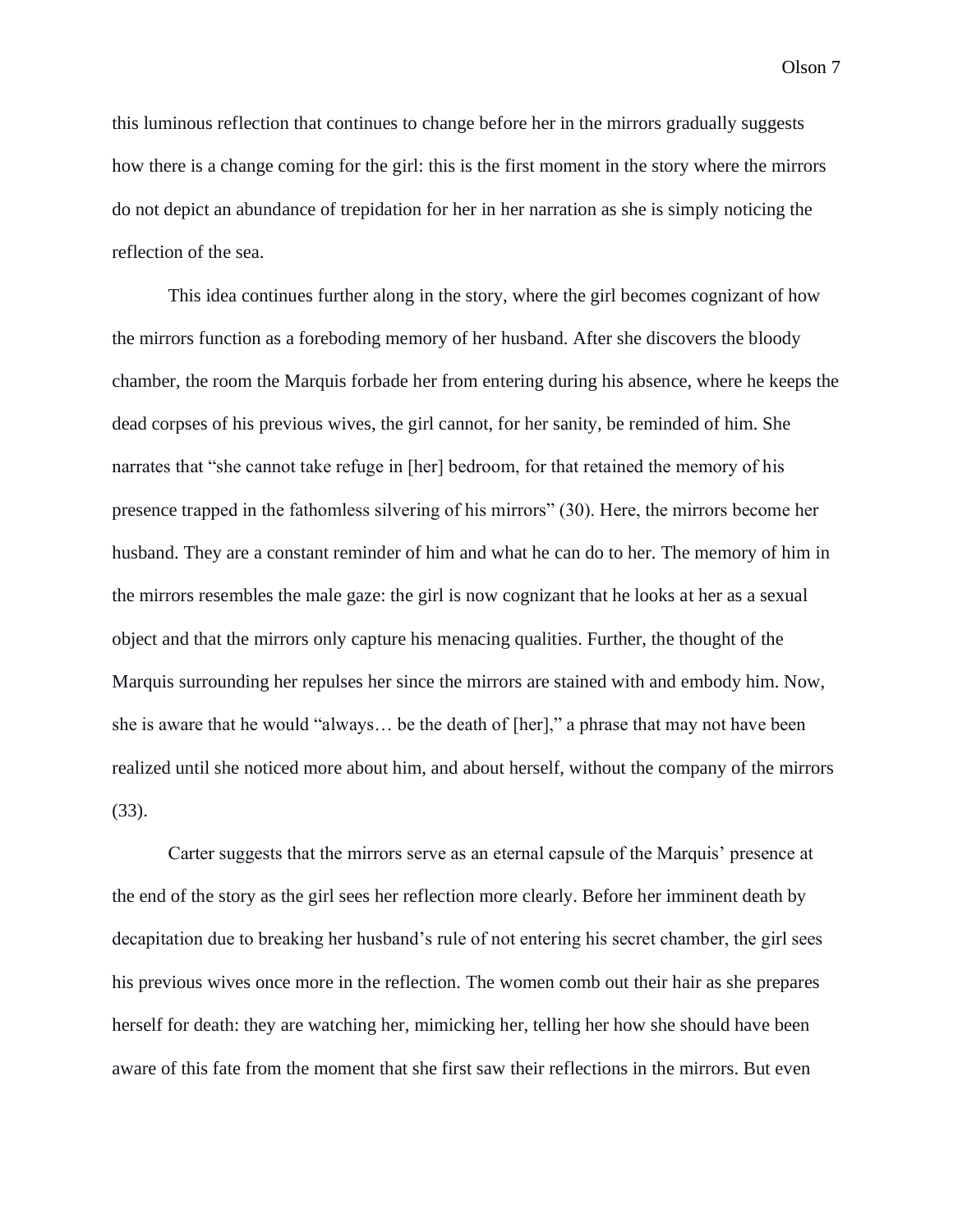before she sees the wives, the girl takes one last look at herself in the mirrors. She sees a "heartshaped stain" from the bloody key she used to enter the forbidden room transfer itself to her forehead (36). Now, in the reflection, the girl sees the everlasting mark of her dismal curiosity. In his mirrors, she becomes reminded of how she is like his previous wives: she disobeyed his orders, and now she must die. His presence will now taint her reflection forever.

The girl may have never been able to fully realize who she is by constantly looking at herself in the mirrors because the Marquis owns them––they are his mirrors, objects which he uses to overwhelm and consume her. Through his power and gaze, the mirrors distort her perception of herself entirely. The impressions of her husband are ones that she could have never escaped in the reflection of the mirrors. Not only does she bear a physical remembrance of him, but a mental one, as well. This is the male gaze internalized: his impression of her is now ingrained in her entire being. It becomes clear that mirrors function as objects in which the Marquis imprisons the lives of his previous wives: the frames around the mirror suggest that they are portraits of other women who forever continue to endure his perceptions of them. The women suggest to the girl that they are always there to function only as his triumphs and prizes.

In another way, the mirrors are objects that allow some formative growth for the girl. It must not be disregarded that she is still an utterly young girl who "knew nothing of the world" and came into this marriage as a pure and innocent virgin (9). She does not yet know herself, and perhaps that is precisely why, throughout the story, there are many moments of others viewing her in the mirror rather than the girl simply seeing herself clearly. How the other wives see her is formative for the girl: they remind her that her husband only sees her as an object that will be eventually carved into the mirrors as they have been. Moreover, this might be Carter's critique in using mirrors in the story: for the girl's husband, women are objects, prizes, and beings that he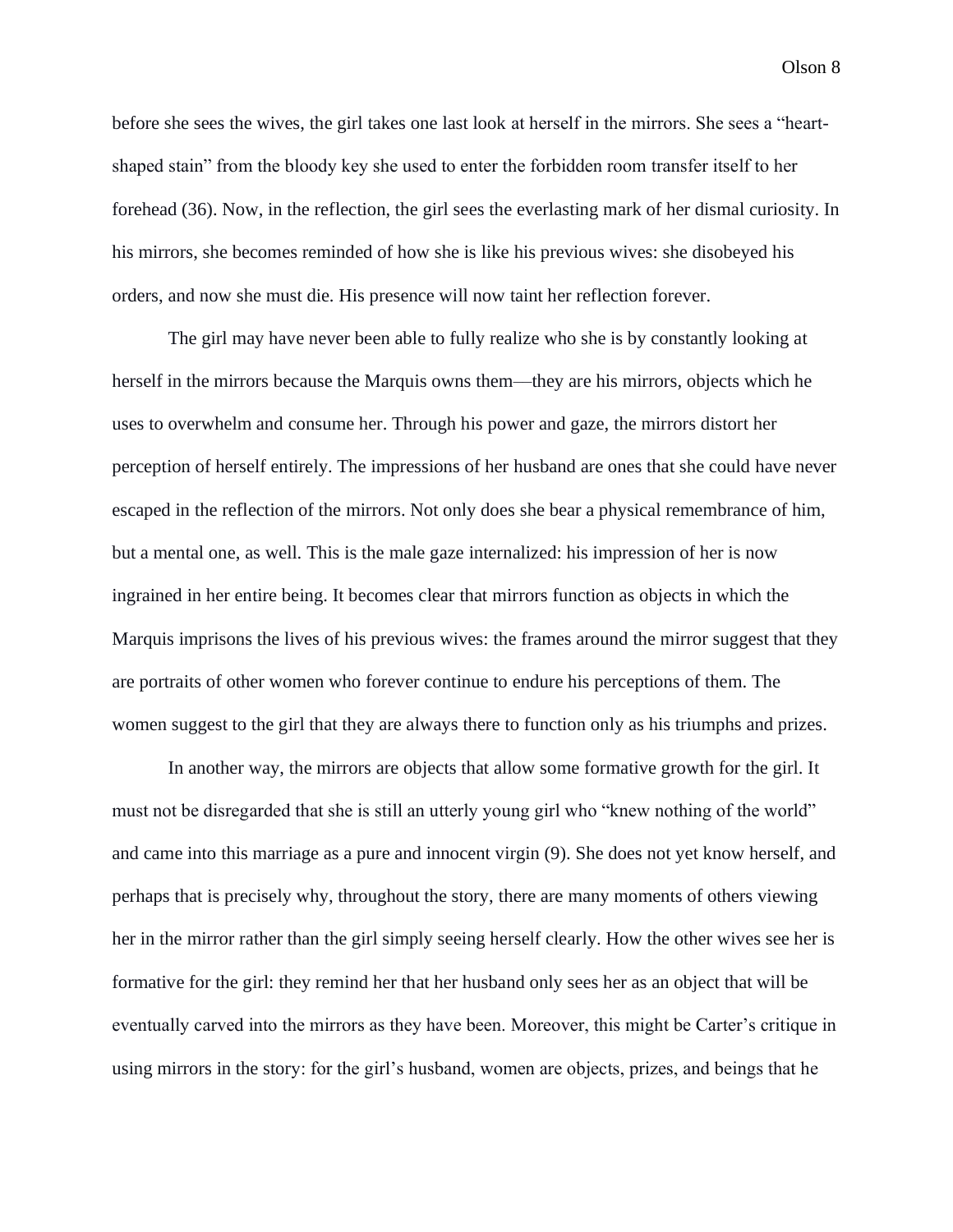kills and conquers, and he keeps their remains for his satisfaction and as a reminder of his dominance. Perhaps Carter is alluding to how marriage symbolizes the ownership of women. Then, mirrors function as a constant reminder of male ownership: one can never see themself truly clearly, in mirrors or not, by surrendering to a man.

"The Bloody Chamber," indeed a story of male dominance, is also a story of selfreflection. Through her marriage to the Marquis, the girl begins to understand the complexities of matrimony. She worries about the ways that the other former brides see her. Further, when her mother saves her from being beheaded by shooting the Marquis, the girl worries about how her mother now sees her and how she must continue to live with the inexplicable shame of a failed and disastrous marriage. Carter suggests, whether it be through mirrors or otherwise, that selfreflection is impossible without experiencing how others see you first. But further, when the male gaze is disregarded, it is only then the constitution of self becomes absolutely clear. Scholar Maria Tatar notes about the original story of "Bluebeard," but remains relevant to Carter's version, too, that "Bluebeard's wife is constructed as both agent of sexual betrayal and resourceful investigator, but in projects that often remain confined by the domestic sphere" (Tatar 172). Matrimony traps the girl until the end, and Carter does not allow the girl ever to forget the turmoil that a man has caused her.

#### **"The Company of Wolves" Analysis**

"The Company of Wolves" is Carter's reimagined fairy tale which originates from the famous story "Little Red Riding Hood." There is no "Little Red" in the story, but rather just "the girl," the narrator who sees and lives in a world of wolves. The original version of "Little Red Riding Hood" was first published by author Charles Perrault in 1697. In Carter's version, the girl gets into bed with the wolf, not just eaten at the end. Carter creates a world in which her female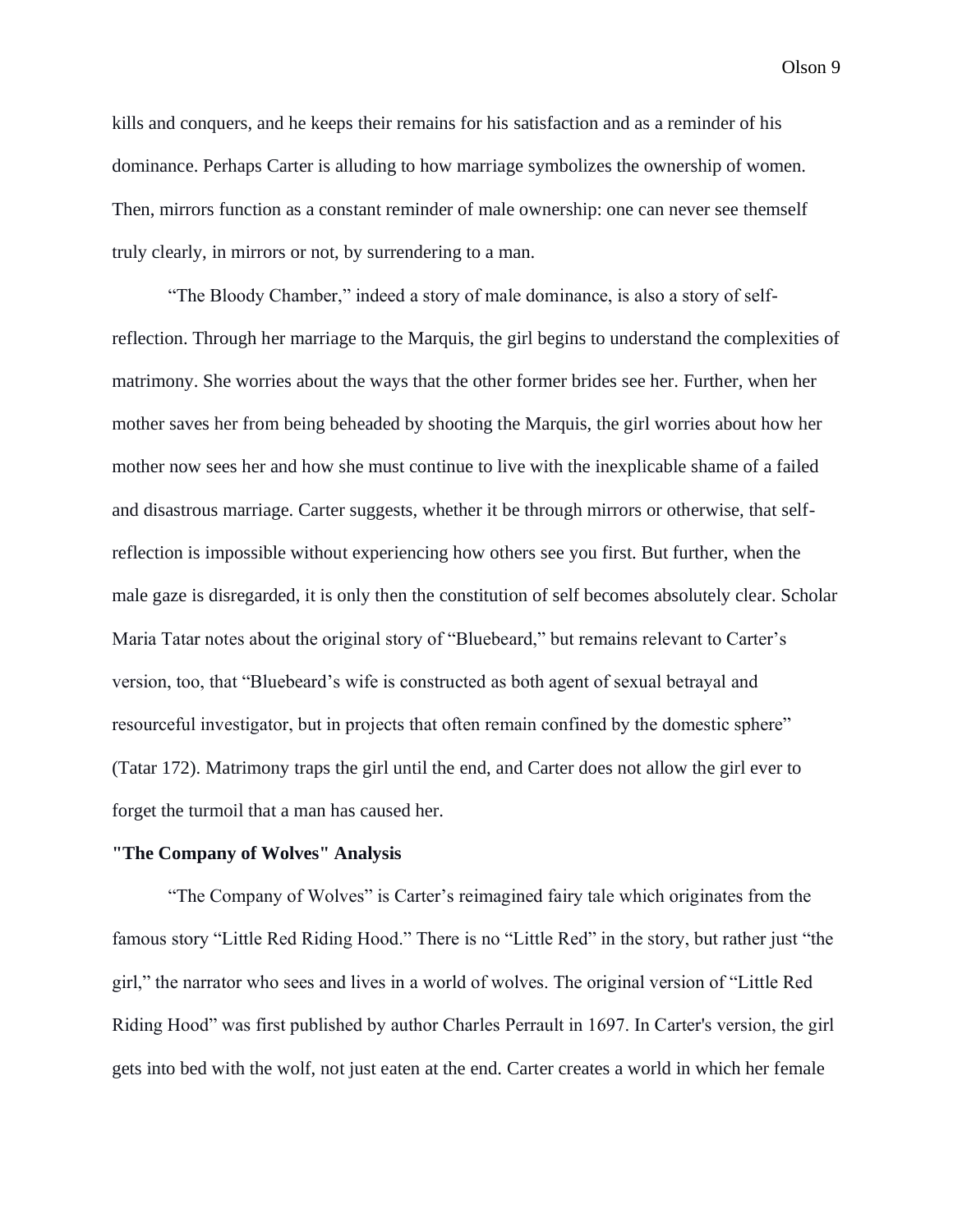protagonist is enamored with the huntsman-then-turned-wolf. Ultimately, this fact aids the girl by allowing her to embrace her newfound confidence and sexuality but also further deters the girl from achieving complete success, independence, or liberation from a man or wolf.

Carter's prologue of the story serves as a warning as she alludes to the horrors that wolves, or men, can create in the woods. She opens with visceral and imaginative lines that set the tone of what the dangerous beasts, or wolves, can bring about. She begins by saying that "One beast and only one howls in the woods by night" (Carter 108). On its own, the statement is chilling and provocative. However, Carter chooses to further follow the statement with "the wolf is carnivore incarnate… once he's had a taste of flesh then nothing else will do," allowing readers to acknowledge that the wolves are not just cunning but sexually subversive and threatening as the tasting of the flesh is a much more sensual way to put the eating of humans (108). Here, Carter notes how the wolves are the creatures in charge not only territorially but sexually too.

When the girl's journey begins in the story, she immediately becomes an emblem of female empowerment and sexual awakening through Carter's fruitful descriptions. Carter describes the girl by saying that "her breasts have just begun to swell… and she has just started her woman's bleeding, the clock inside her that will strike, henceforth, once a month" (113). The girl is beginning to enter womanhood, which perhaps makes her an object of desire. Nevertheless, she is brave in these formative moments: she always carries her knife with her for protection, and when alarmed, her "practiced hand sprang to the handle of the knife" when she sees a stranger lurking along her path (114). She is cautious and ready for a surprise; her "practiced hand" suggests that she must be ready, as a woman, at all times, to protect herself. She meets the handsome huntsman on the way to her grandmother's house. After he bets her that he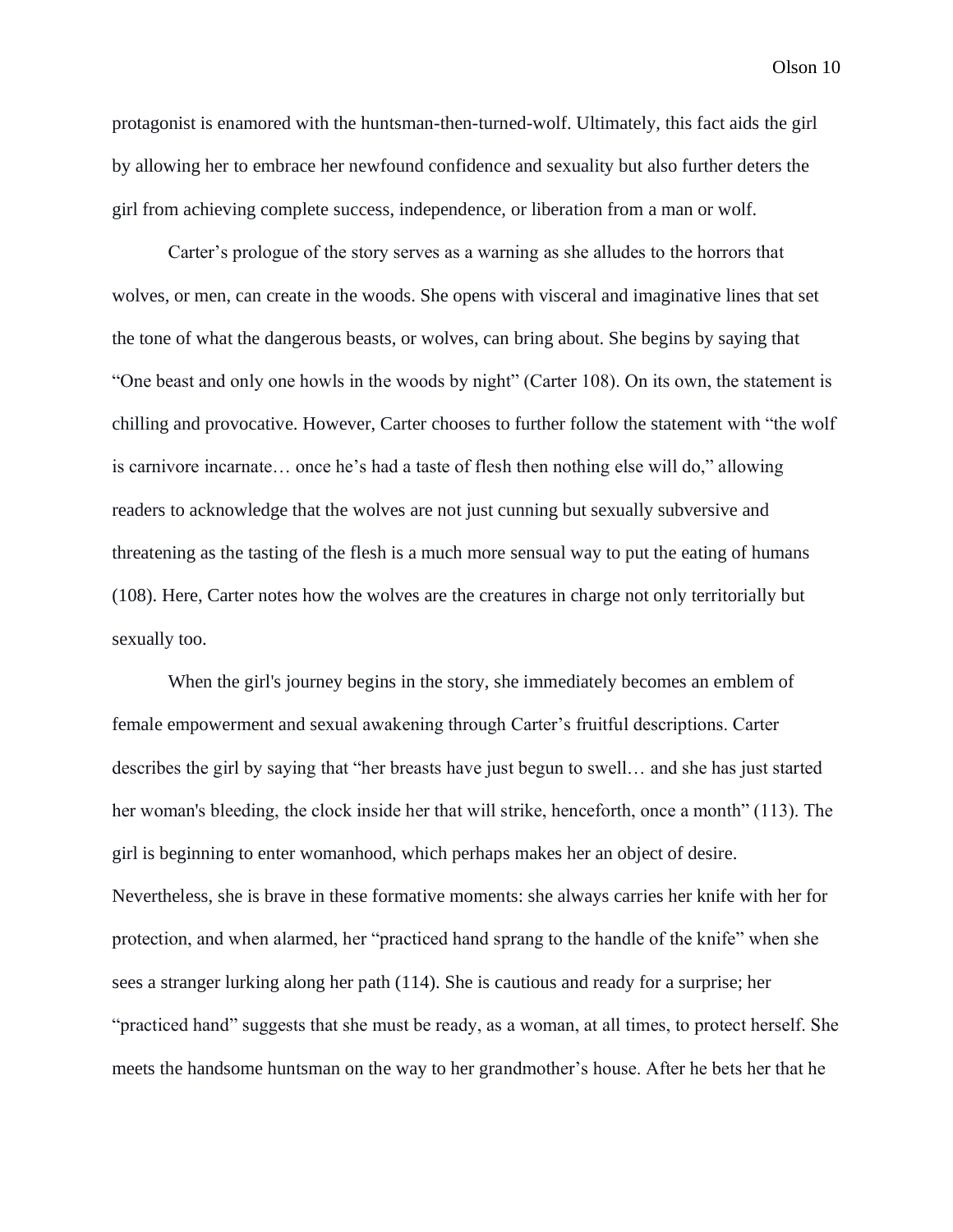will make it to her grandmother's house before her, she "disingenuously" asks what he would like in return if he won the bet, alluding that she is aware that his response might be sexually charged (115). Indeed, she is correct, as he asks for a kiss. The girl then "lowered her eyes and blushed" (115). By lowering her eyes and blushing, the girl indicates to the huntsman that she is not rejecting his proposed reward but rather allowing herself to relish in the nervousness an intimate action induces, suggestive of her coming of age and newfound sexuality.

Carter suggests through descriptions of the girl's physical actions that she can be seduced by the huntsman. After the aforementioned interaction with the huntsman, she is no longer timid and becomes intrigued: she begins to "waddle" on her way to ensure the beast would arrive at her grandmother's house before her. The action of sauntering to guarantee that the wolf arrives before her suggests that she is cognizant of and is deliberately choosing to let him win: this is a decision that is made not just to please him but also to please herself. On the contrary, though, while making her own decisions, she is still under the huntsman's patriarchal spell. The huntsman does seduce and captivate her with his words and presence. The girl does little to challenge him and his proposals, an action that goes directly against what she has been taught about the "danger[s] in the forest" (111).

The girl's sexuality does become fully realized when she enters her grandmother's house, but Carter still suggests a noticeable hesitation regarding the girl's willingness to be confident in her sexuality. Carter writes that she brought in "with her a flurry of snow" from the blizzard but that the snow "melted in tears on the tiles" (116). Here, Carter associates the girl with the color white; it also appears at other times throughout the story: "her cheeks are an emblematic scarlet and white," and "her small breasts gleamed as if the snow invaded the room (113, 117). The color white is a straightforward representation of purity, vitality, innocence, and chastity. In this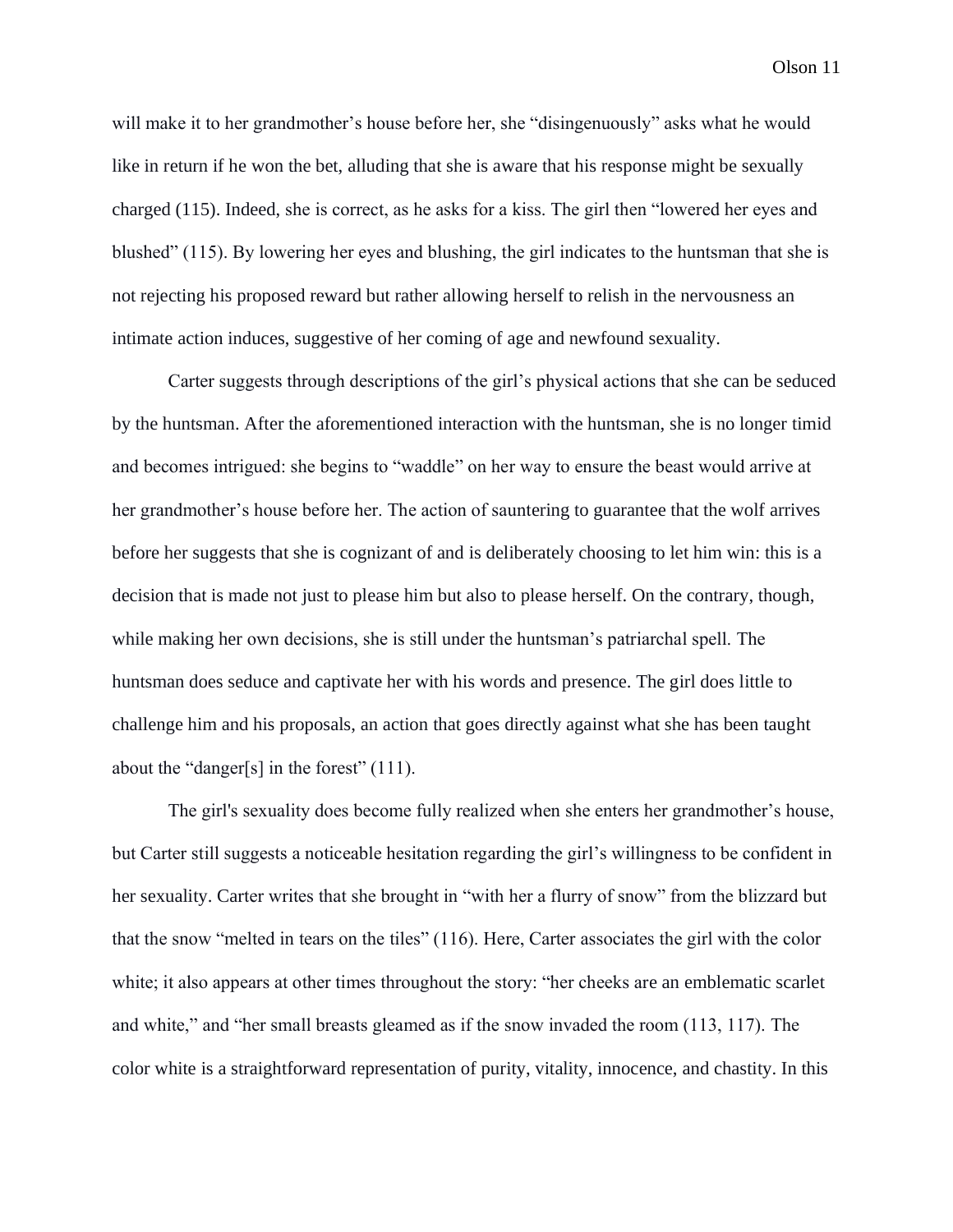way, it makes sense that Carter uses the color to surround the girl: she is an "unbroken egg" and a "closed system," a virgin girl not yet disturbed by a man (114). The melting snow and blizzard are emblematic of perhaps something looking to disturb the girl's innocence as the white snow begins to melt away inside the house. A blizzard is chaotic, but a storm represents that something new will begin after it ceases. The girl, like the snow, as Carter implies, melts as she becomes entranced by and closer to the wolf in the house––something is about to change for her.

Carter creates the sense that the girl is unafraid of the wolf by now casting her as a figure of sexual prominence directly in front of him. She is immediately aware that her grandmother is dead, but when in front of the huntsman in his new form as a wolf, she does "not reach for [her knife] because his eyes were fixed upon her," which allows the beast to recognize that any fear within the girl is subsiding (117). It is significant to note that the male gaze has a specific power over her: the wolf is eyeing the girl, and she arguably freezes at this moment under his gaze. Here, the girl rejects some of her agency and power because the wolf looking at her does affect her actions of wanting to reach for her knife––he is a menacing and large creature. As the two exchange dialogue, more wolves surround grandmother's house, and the girl begins to feel empathy for them outside in the blizzard: "it is very cold," she says, "poor things… no wonder they howl so" (117). She begins to undress in the warm house, throwing her shall in the fire, noting that "her fear did her no good," so "she ceased to be afraid" (117). She follows the beast's order to undress; she appears naked in front of him. Here, Carter implies that the stripping of clothes is similar to shedding a shell––she is no longer an unbroken egg, as she appears before the wolf in her true womanhood––a woman embracing her sexual prowess.

In the final encounter between the girl and the wolf, Carter establishes that the girl is not passive in a sexual encounter but instead has the agency to control not only her own sexuality but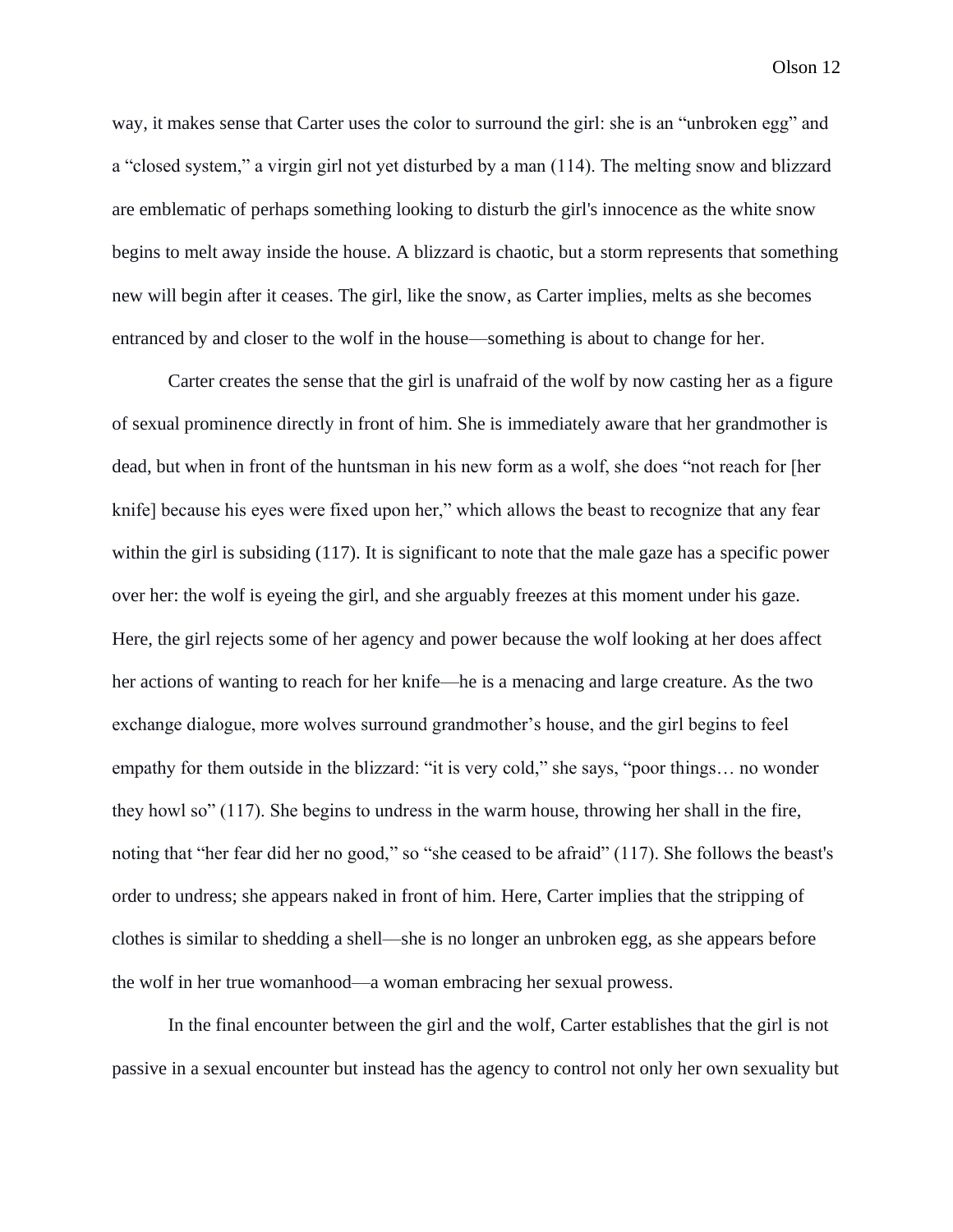the wolf's, too. In all her remaining purity, she begins to "unbutton the collar of his shirt" and, in keeping true to her word, "freely gave him the kiss that she owed him" (118). She kisses him only after the wolf howls a "prothalamion," or a wedding song, indicating that she knows a wedding song may suggest a partnership. The girl now removes his clothing––she is in charge. No longer does the wolf tell her what to do; she now acts of her own will. Here, the girl's agency returns as she mirrors the wolf's actions by engaging with her own sexuality to establish that he is not the only figure who can influence this situation. The girl's power and agency become fully realized after the wolf says, "all the better to eat you with" because she "burst out laughing; she knew she was nobody's meat. She laughed at him full in the face, ripped off his shirt for him and flung it into the fire, in the fiery wake of her own discarded clothing" (118). Carter alludes that by laughing in the wolf's face that the girl is subjecting him to someone who is inferior to her. He is a fool now; she takes away his agency at this moment by laughing in "full" face, clearly in his sight—she is daring and unafraid.

Finally, Carter casts the girl as a husbandly figure at the end of the story, which creates a dynamic that subjects the wolf beneath her power. The girl rests his "fearful head on her lap" and picks out the lice in his hair and eats them, as she would do in a "savage wedding ceremony" (118). Here, the role reversal becomes utterly clear: the beast welcomes the girl's tender care. She cleans up his dirtiness, allowing readers to understand that she is the caregiver. The wolf becomes a creature of neediness, a characteristically female trait in fairy tales, and especially in the original telling of "Little Red Riding Hood." The girl sleeps "sweet and sound… between the paws of the tender wolf" (118). She changes him from a terrible, ghastly wolf to one that is now reliant on her. The reiteration of marriage in these lines creates a union unknown to the original story: Carter evokes this sense of alliance between the two characters to portray how a male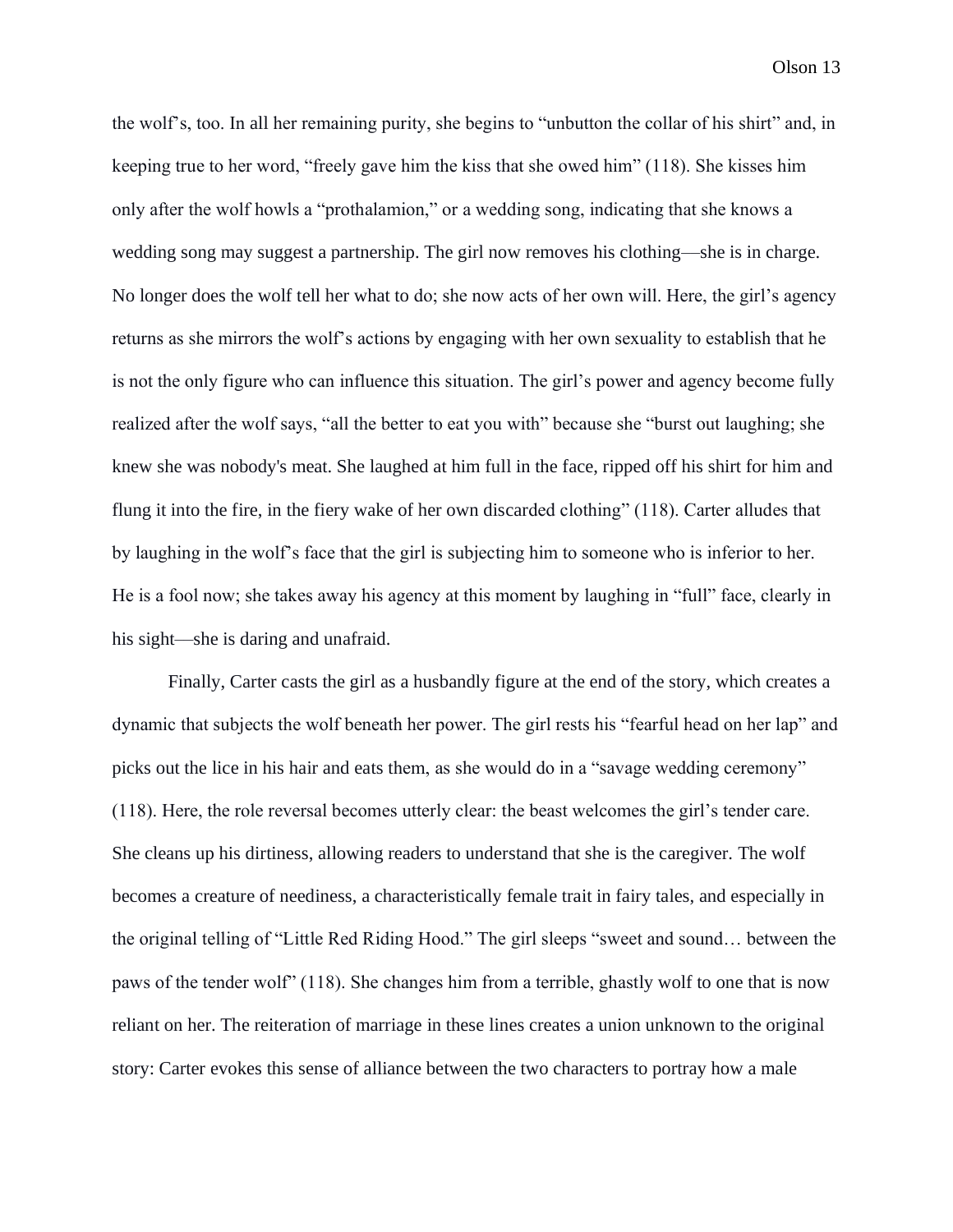figure can only become submissive under the tender care of a woman. But a closer reading of the lines suggests that the girl's emergence into womanhood and the embracing of her sexual prowess led her to have an equal counterpart to the wolf in the story, rather than her defying him completely.

This is precisely the modern twist that Carter wishes to employ in her version of the fairy tale: the modernization and first-person female narration allow readers to take the stereotypically represented gender roles that are present in the original tales and essentially reverse them entirely. In this way, the female narrator's sexuality empowers and allows her to defy the power of the devious wolf. In essence, the wolf is thought to symbolize not just the patriarchy but the dangerous sexual possessiveness that men have over women. Carter casts her Riding Hood as a girl-turned-woman who, at first unbeknownst to her, ultimately uses her sexuality and womanhood as a defense: her confidence, boldness, and courage create a change within the wolf. He becomes a creature in which the prowess stemming from the girl is a facet of a girl or woman that he has yet to experience. The wolf may be intrigued to see what this fact can mean for him, but ultimately, he still never submits himself to the girl's newfound power entirely. At the end of the story, though, the wolf is no longer representative of the night and the dreaded forest; the girl invokes her "moonlight" and "snowlight" at their communion, creating a sense of color, a sense of modern pureness in the beast, which lets some of his darkness and his horror fade away under her vigor, but not all  $(118)$ .

Typically, as in the original telling of "Little Red Riding Hood," not only is the narration of the story inevitably from an omniscient masculine perspective, but further, the girl in the story is a complacent and submissive creature, as her fear marks her ultimate demise and death. Scholar Merja Makinen writes of Carter's retelling of the tale that the "curiosity of wom[en] is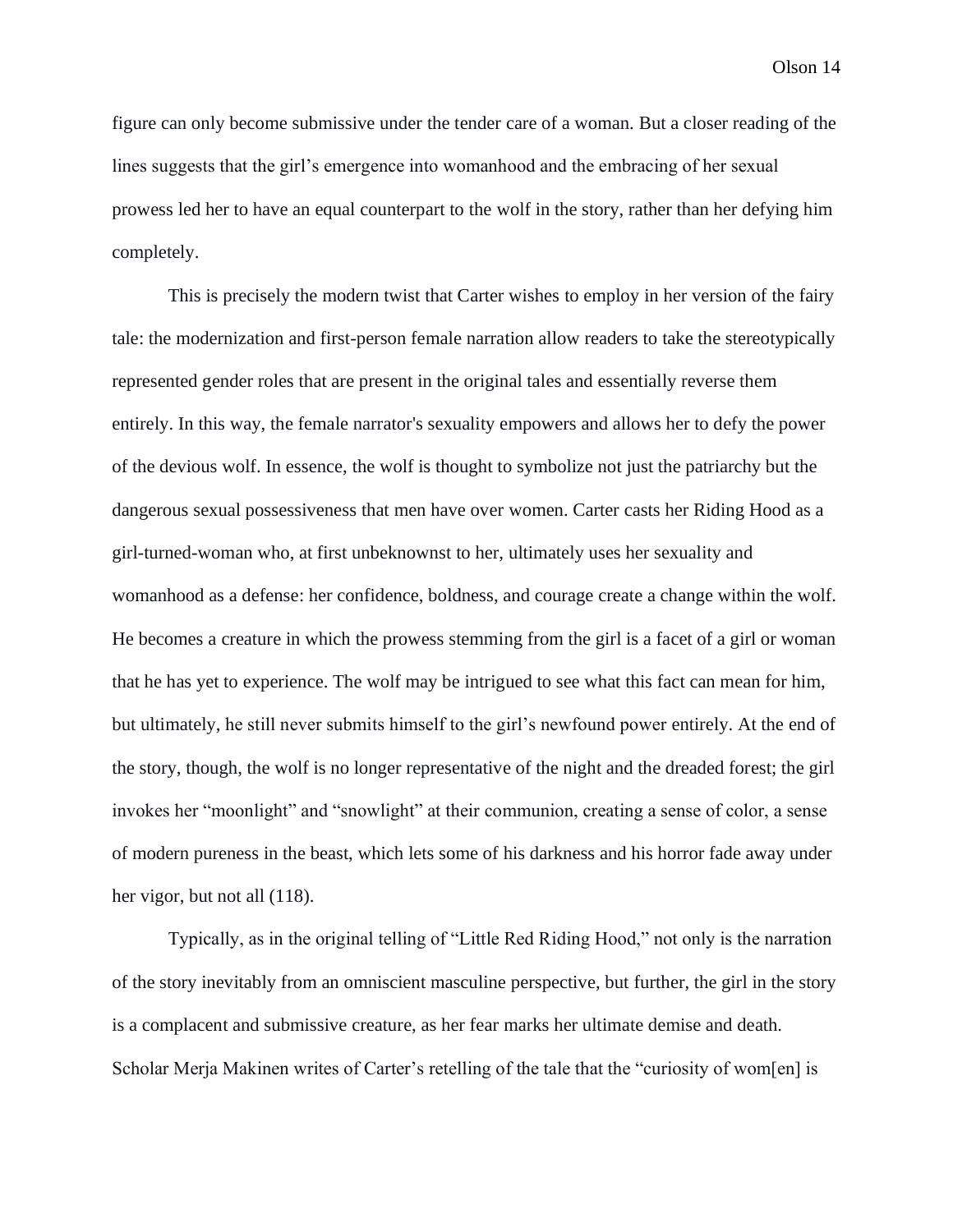rewarded (rather than punished) and their sexuality is active (rather than passive or suppressed)" (Makinen 4). Indeed, this is true in "The Company of Wolves": if the girl did not challenge her own fears and not embrace her sexuality, she would not have survived. Thus, the girl in Carter's story abandons the ways in which she was formally taught to defend herself so that she is able to, at long last, survive. There is significance in mentioning if the girl has "become more wolf-like or [the wolf] has become more human," because Carter still, in her feminist tale, leaves room for interpretations on whether or not they become one or their ability to still be different creatures functioning as pair for each of their own benefits (Atwood 146). In this way, the girl does not fully liberate herself from the wolf either: they lie together at the end, maybe as equals, and Carter illustrates that the girl's agency is not freed from the comfort of the wolf or a man, but rather that she is content enough with her power in being with him, and not just against him.

#### **"The Erl-King" Analysis**

"The Erl-King" is another tale of Carter's in which she takes the original ballad written by Goethe and expands on his poem and ideas. In rewriting Goethe's version, Carter includes a reversal of gender roles which sometimes provides her female protagonist with more significant influence throughout the story. Similar to "The Bloody Chamber" and "The Company of Wolves," her story entertains how a male-oriented creature, the Erl-King, lures and harms girls who venture into his forest. Unlike the original ballad, where a boy is killed by the Erl-King in the arms of his father, Carter's iteration features a girl who makes a conscious decision to venture into the forest, and she falls in love with the Erl-King. Carter complicates who has more agency and power in the story: she suggests that the female protagonist cannot distinguish if she loves or despises the Erl-King because of his seemingly feminine qualities. By using different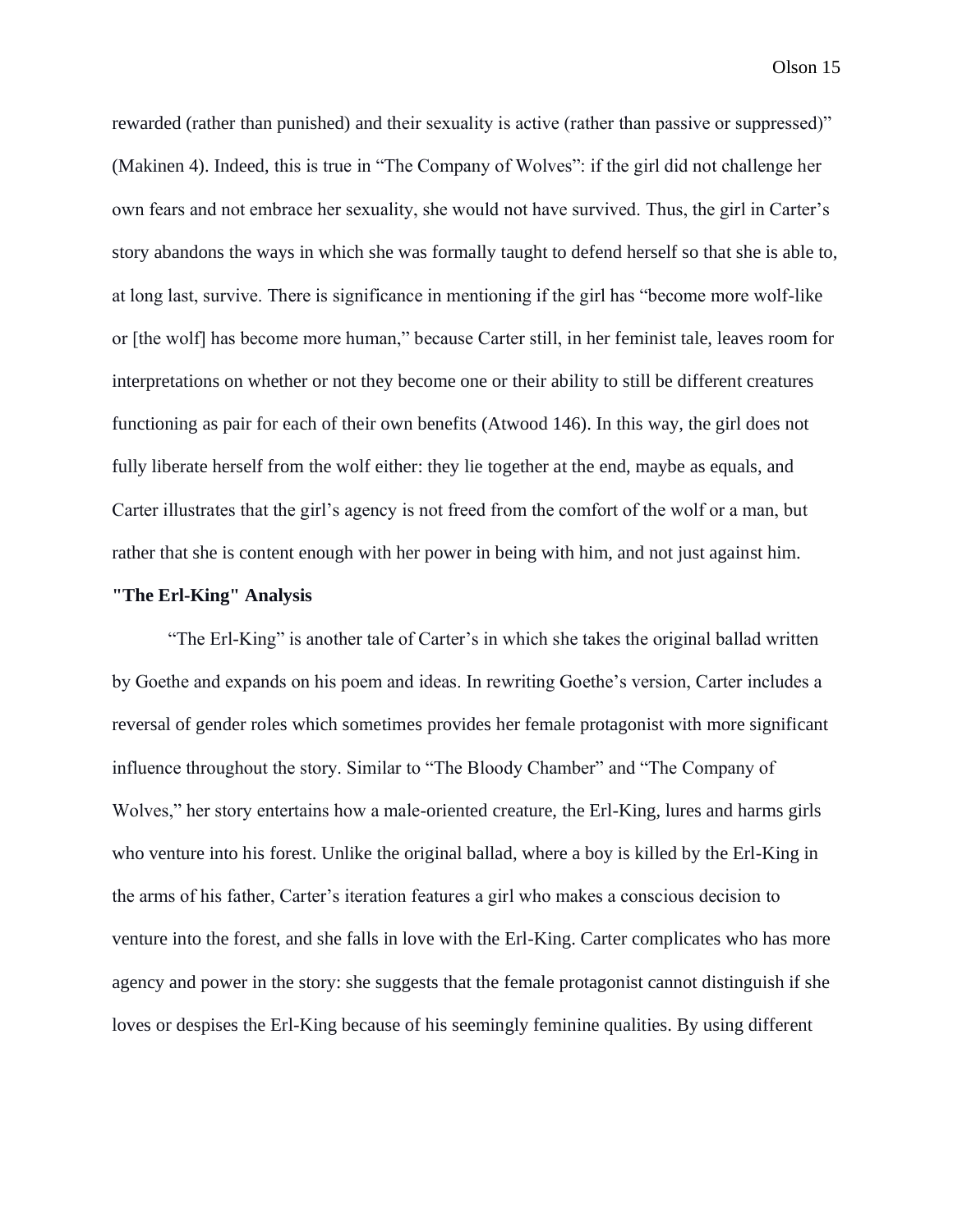narrative styles, fragmentation and switching of pronouns, and reversing gender roles, Carter gives, but also takes away the female protagonist's voice, and in turn, her agency.

Carter uses menacing descriptions of the forest and the Erl-King at the beginning of the story to suggest that he is the character with power while narrating from an omniscient-female perspective. Carter makes it clear that girls will be "trapped in [their] own illusion[s]" and that it is "easy to lose yourself" in the woods (Carter 85). The woods are not only unsafe but disorienting: there cannot be clarity in the claustrophobia it causes due to its highly suffocating qualities. Carter explicitly states that the Erl-King "will do you grievous harm," a message that alludes to how her protagonist should not be venturing inwards in any regard (85). Carter characterizes harm as "grievous," which suggests how a masculine figure is capable of more than just killing his victim but allowing her to further suffer in a spellbound state. Here, Carter grants agency to the Erl-King. The girl hears birds singing around her, those birds being previously other girls who the Erl-King has trapped, and she narrates that the songs the birds sang sounded like "[her] girlish and delicious loneliness" (85). The girl becomes aware of herself here: she knows that she should not be wandering into the woods as she is still "girlish." However, the phrase "delicious loneliness" that Carter uses to characterize the girl allows her to be taken advantage of: she is lonely, and something about that is appetizing to her. A man might satisfy her desire for companionship––and this allows her to go deeper into the woods.

Carter's stylistic choice of switching between the first- and third-person narration adds to the confusion and disarray the woods cause as the paragraphs become fragmented. Carter writes:

The trees threaded a cat's cradle of half-stripped branches over me so that I felt I was in a house of nets and though the cold wind that always heralds your presence, had I but known it then, blew gently around me, I thought that nobody was in the wood but me.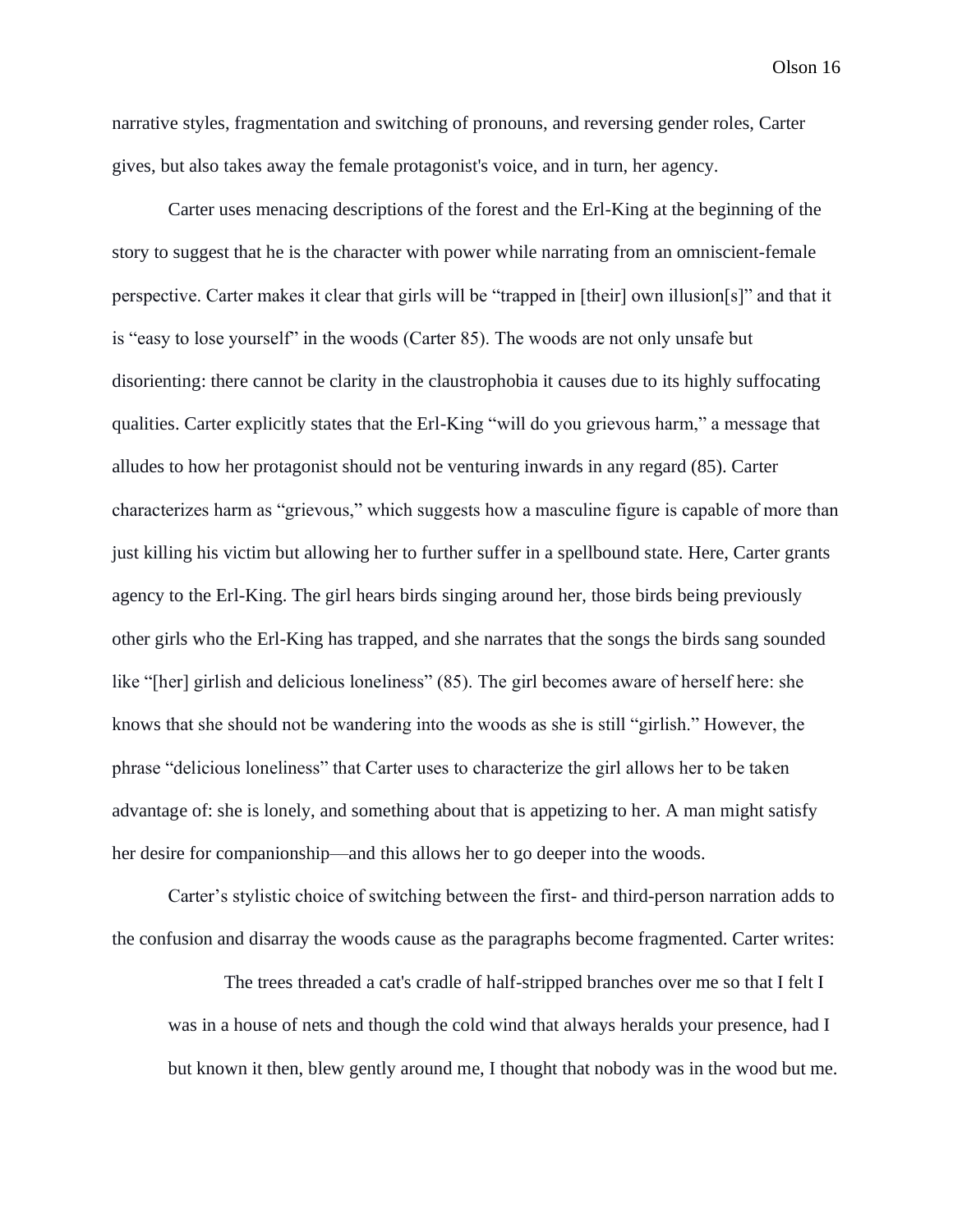Erl-King will do you grievous harm.

Piercingly, now, there came again the call of the bird, as desolate as if it came from the throat of the last bird left alive. That call, with all the melancholy of the failing year in it, went directly to my heart. (85)

The intertwining of these narrational changes in the lines creates a sense of bewilderment. The first section presents the repetition of "I" from the girl's perspective, which solidifies the girl's agency: she knows where she is and is entirely aware of what her surroundings are doing to her. Then, Carter reminds readers that the girl has simply no idea of what is to come for her as she interrupts the thoughts of the girl with the fact of danger the Erl-King will inevitably cause. But then, the first-person narration continues, and through it, the girl is more disillusioned than before: the repetition of "I" ceases, and it is replaced with simply only one use of the pronoun "my." The interjection and mentioning of the Erl-King, while brief, functions as a taking away of the girl's agency in the sense that she loses herself in the songs of his birds––he is entrancing her now. The quick fragmentation allows readers to forget about the girl's experience for a moment, replacing the thought of her with a brief reminder that she might not be allowed to have control of this narrative entirely.

In the forthcoming paragraphs, Carter allows the Erl-King to completely control the girl because she takes away the "I" pronoun and replaces it with "he," suggesting an invasion of the Erl-King's power into the girl's narration. The Erl-King envelops the girl's mind to the point where she loses the ability to say anything but what his effect is on her. The narration repeatedly states that "He knows," "He makes," "He told me," "He said," "He showed," "He hangs up," and finally, "He came alive from the desire of the woods" (86-87). By repeating "he," Carter emphasizes that there will be a struggle for freedom the girl must face from the Erl-King as she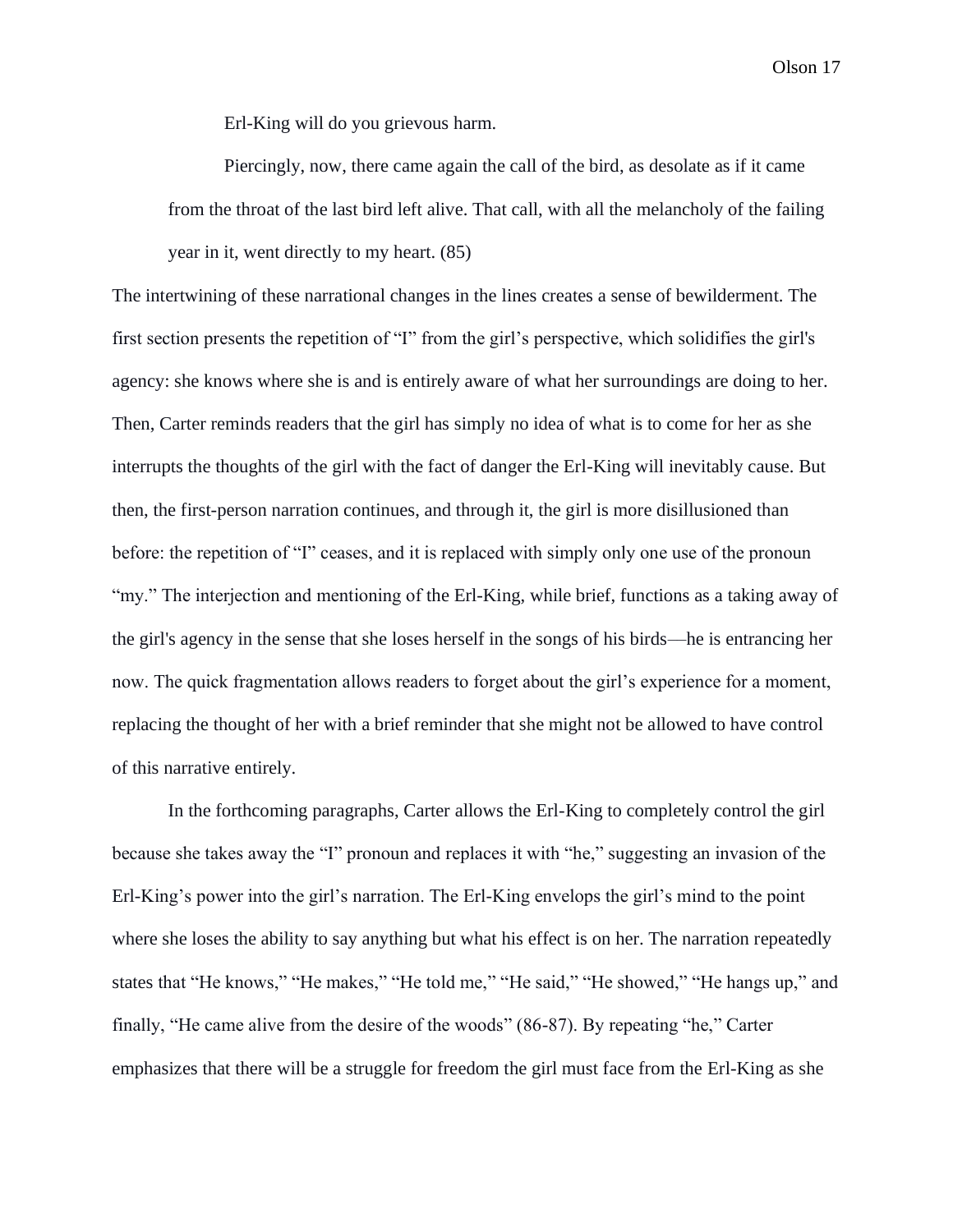is now in his domain––his world, the woods––in which she is now captivated by all of his actions. Not only is she mentally captivated, but physically, as well: "I always go to the Erl-King and he lays me down on his bed of rustling leaves where I lie at the mercy of his huge hands" (87). Now, the "I" pronoun returns, but still at the "mercy" of the Erl-King's power. For a moment, the girl regains a sense of awareness as she is conscious of herself during their entanglement. She notes that she "always go[es]" to the Erl-King instead of him physically forcing her to come to him. Here, the actions of the girl are tainted by the Erl-King's magic, so it is not entirely fair to say that her agency returns quite yet.

Amid the pronoun reversals, Carter switches gender roles in the story by characterizing the Erl-King as a domestic creature, a typically feminine characteristic that is seen in fairy tales. The girl's experience of living with the Erl-King may have been thought to be that she would take on the stereotypical housewife role under his orders, but the Erl-King is the one who seems to relish these duties. The descriptions from the girl's perspective are highly desirable: she says that he is "an excellent housewife," "his rustic home is spick and span," and that he gathers his "natural treasures" and "handles them as delicately as he does pigeons' eggs" (86-87). Here, the girl is in a fantasy: the Erl-King creates a world of relief for her. He is delicate in his homely ways––there is thought and care behind the ways in which he creates his home. Gender roles start to take shape in this section: the girl is presented as the masculine figure, whereas she admires the feminine traits of the Erl-King, and he serves as the housewife. Nevertheless, there are still clues, masquerading as warnings to the girl, which she does indeed notice, that note he is not the perfect domestic figure that he may seem: the narration states that "you cannot get a tune out of the old fiddle hanging on the wall beside the birds because all its strings are broke" (87). Here, the 'perfect' mold that the Erl-King fits becomes broken. His instrument does not work, an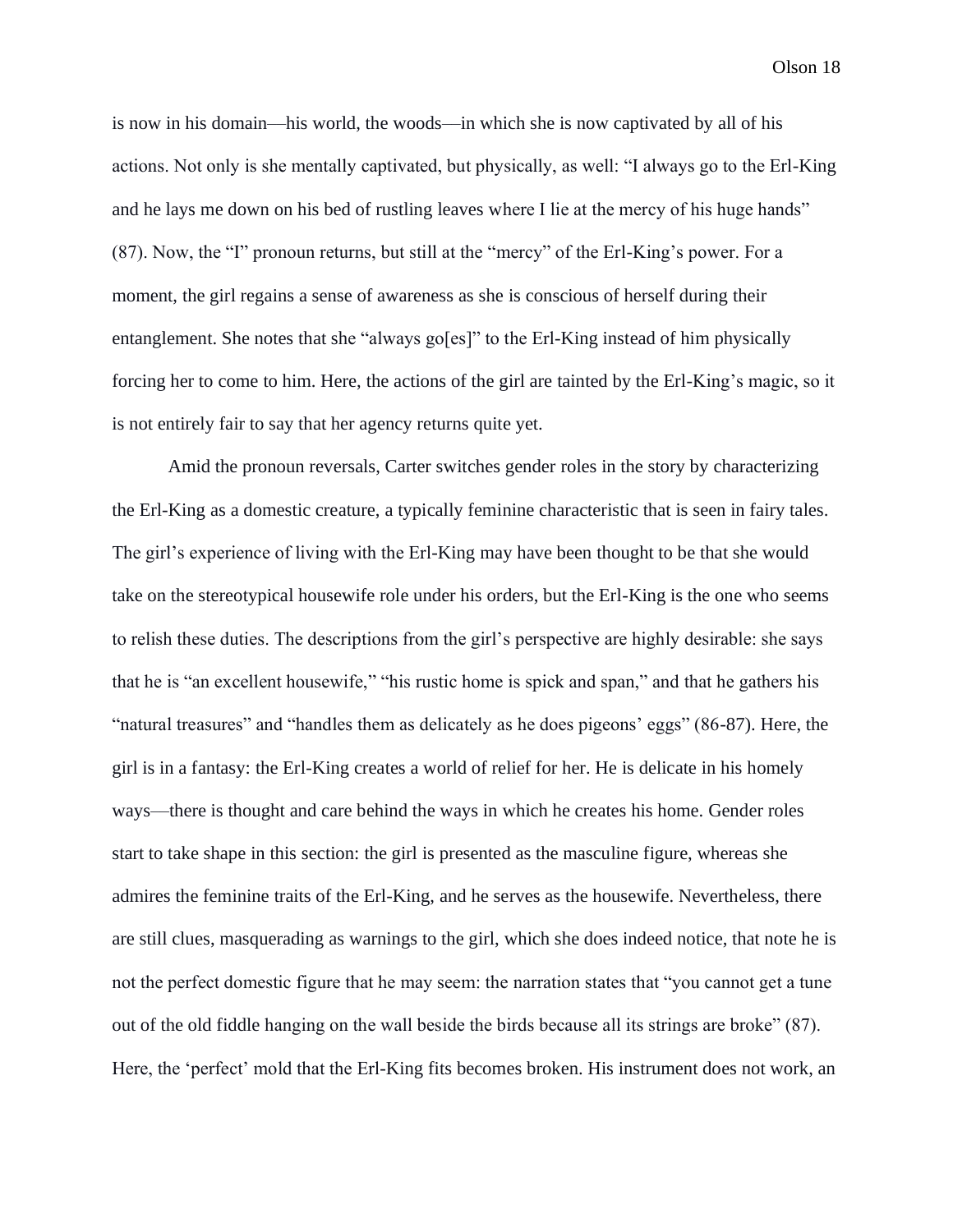odd occurrence for a creature whose pride lies in the music that surrounds him. The gender role reversal capsizes: the Erl-King's care and caution are only a facade.

Carter, through sexual descriptions, allows the Erl-King to only be capable of perfection in his domestic duties, and he is significantly more abrasive sexually, deterring the girl from his luster, aiding her power. The girl feels his "sharp teeth" in his kiss, and he "sinks [his] teeth into [her] throat and makes [her] scream" (88). Here, his gentle domestic demeanor wilts away—she cannot forget, now, because of his sharp teeth, that he is ultimately a beast. He causes her harm, too, physically making the girl experience pain, which alludes to the fact that her fate is similar to the other birds already in his cages. But one of the more compelling details of the girl's sexual experience with the Erl-King is that it is almost as if she cannot get enough of the pain as she narrates that "he drew me towards him on his lasso of inhuman music… he strips me to my last nakedness, that underskin of mauve pearlized skin, like a skinned rabbit; then he dresses me again in an embrace so lucid and encompassing it might be made of water" (89). Although his music is so "inhuman," the pull of it is still so strong over the girl. It is also clear that the Erl-King is predatory––he skins the girl's clothes off her like a rabbit, suggesting his love for her may only be for his sexual benefit as he treats her like an animal. His embrace, though, is overwhelmingly luminous, she deems him as a godly creature––his being has a presence that has such liquidity that she begins to drown in him. His attractiveness and luster become complicated when he is extremely rough with the girl––perhaps in some ways, she likes it, or perhaps it is his magic making her assume that she does. Either way, a role reversal within the Erl-King himself becomes apparent: he is indeed the tender housewife, but once any sexual involvement with the girl comes to fruition, he becomes his true deviously masculine self.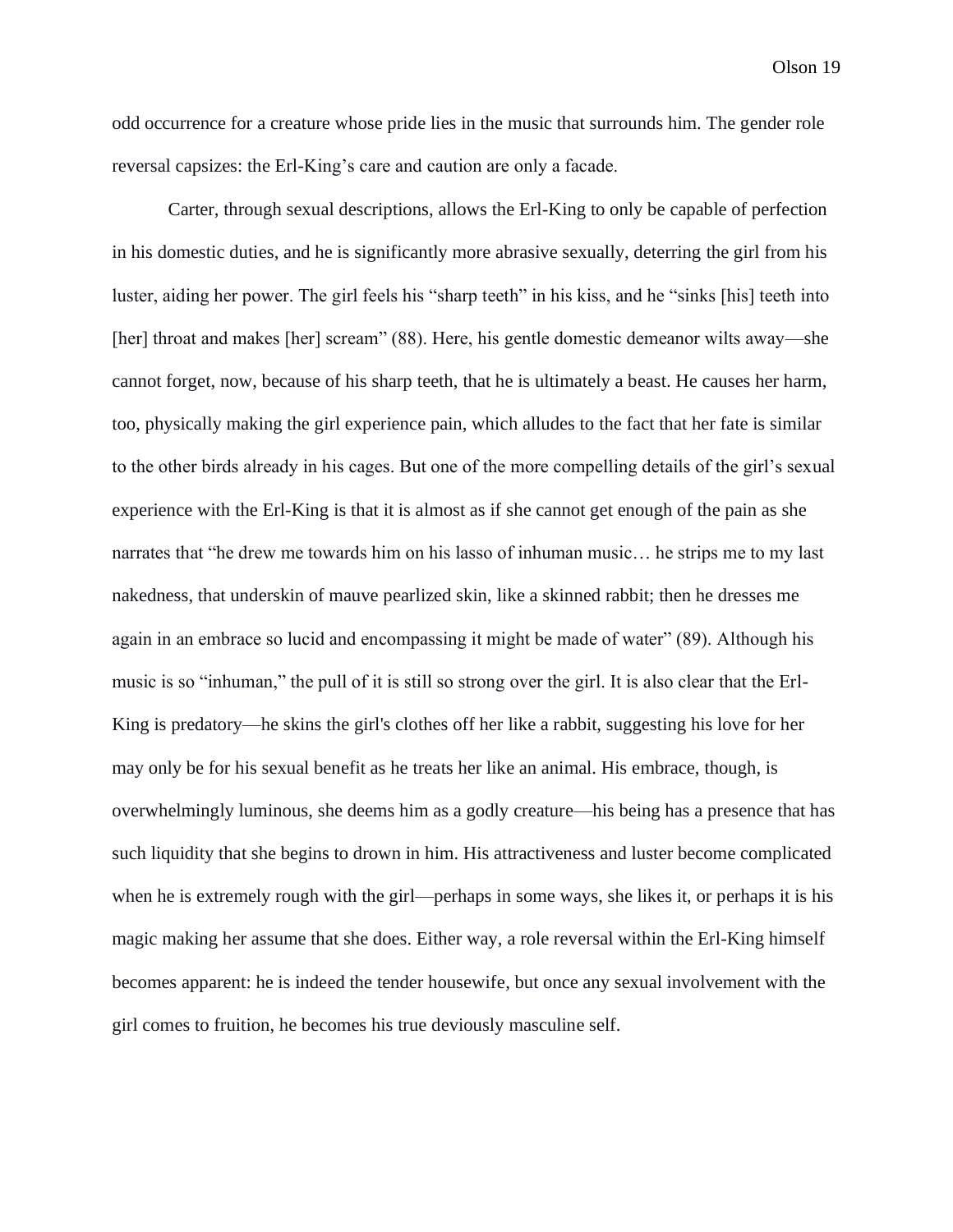At the end of the story, Carter implies the girls' liberation from the Erl-King, but in using the future tense, she deems full liberation impossible. The girl begins to dream of being free of the Erl- King's enchantments: her mesmerization with the Erl-King's "green" eyes and the songs of the birds comes to an end. She recognizes again that the old fiddle is broken, deeming it unusable; his spell over her is failing. But after being trapped within the glares of his eyes the entire story, here, the girl's agency returns: she narrates, "lay your head on my knee so I can't see the greenish inward-turning suns of your eyes anymore" (91). Green represents the desires and temptations of the girl, which makes her drawn to his eyes. His eyes also represent nature. It is interesting to note, though, that the narration states he has "Eyes green as apples. Green as dead sea fruit" (89). While tempting and captivating, the green in his eyes is "dead," making it impossible for him to be the sole curator of all the nature that is surrounding them both. He is losing his power; the color of his eyes is having more negligible effects on the girl, and she does not even want to look at them anymore. To defy the Erl-King, the girl cannot look into his eyes, as they are representative of the male gaze and power. He cannot be looking at her in order for her to kill him. But now, the narration switches to the first-person future tense: the girl narrates that she "shall strangle him" but never really does (91). Then, the narration switches to thirdperson future tense, where Carter writes that "she will open all the cages and let the birds free" and that "she will carve off [the Erl-King's] great mane with the knife he uses to skin the rabbits" (91). Carter alludes to how a change might start to take place but never actually happens. In this sense, the girls' power does not come to full fruition, even though it is clear that she envisions it happening eventually.

There is a naturalistic relation between gender in "The Erl King": how gender encompasses masculinity and femininity, the dominant and the submissive, and the protector and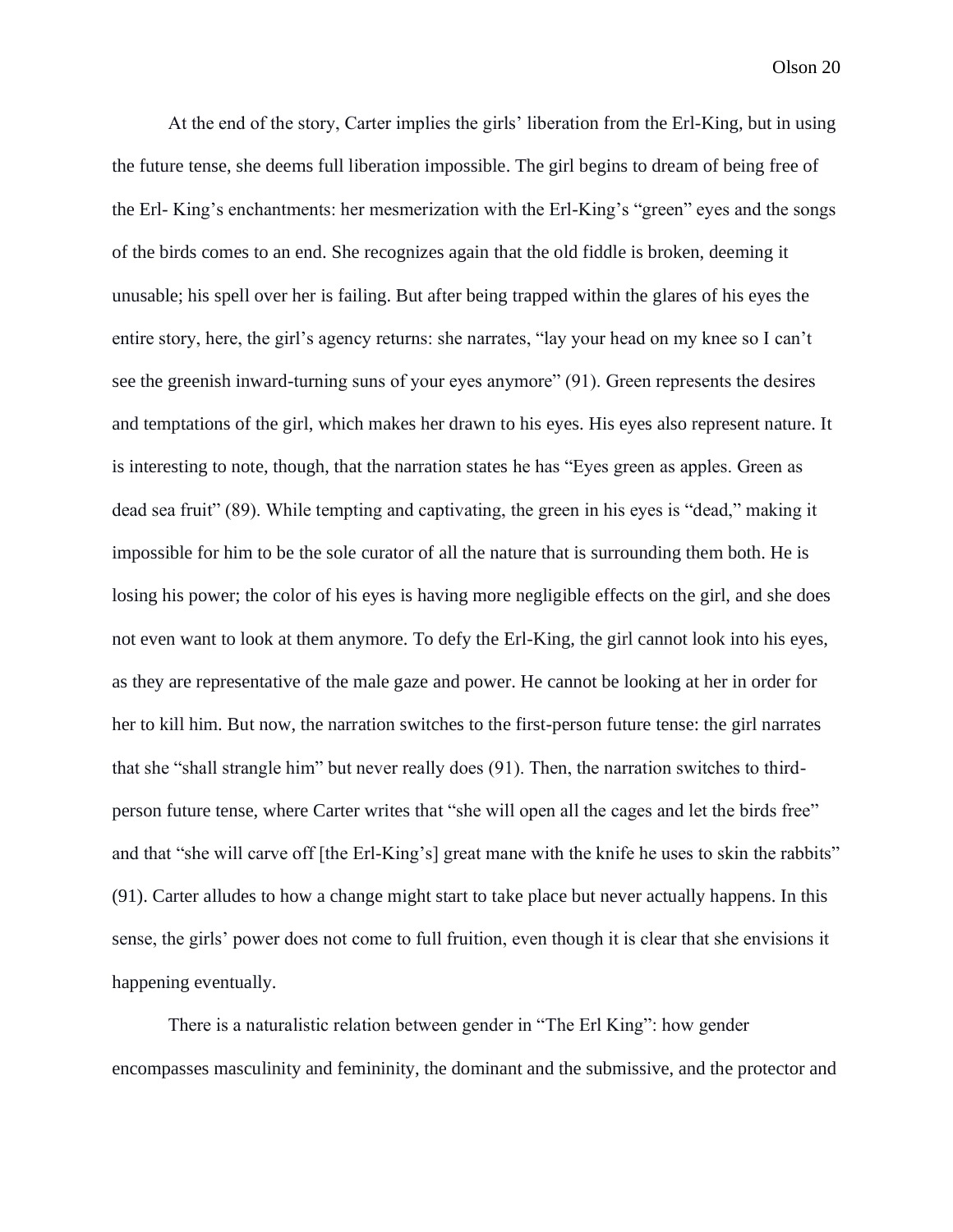the timid, are all related. Further, Carter suggests that confusions with gender hinder her female protagonist's power: the changing of narrative focalization, the lack of or abundance of one specific pronoun over the other, and how the girl is either in love with or loathes the Erl-King aids her confusions regarding the ways in which she may ultimately defy him. Carter signals through the contradictory descriptions of the Erl-King that gender is more of an allusion than it may seem. The deconstruction of gender is at just the surface of the terrible logic present in the tale––that logic being that systems are created for men to think that they can possess and own women. All may be well in that regard if just simply an ounce of "femininity" can be embodied within who they are. Regardless of this deconstruction, the control and manipulation of women are still present in who the Erl-King is despite his domestic and feminine qualities: those qualities become irrelevant to the girl; she knows that she must eventually defy the love he gives her in order not to become just another former and trapped lover. The writing of this story in fairy tale format allows readers to better understand that it is easy to fall under a spell or enchantment by a mythical creature with willfully seductive feminine powers, and this further contributes to how Carter does not allow the girl entirely full liberation from the Erl-King.

# **Conclusions**

According to Carter, fairy tales are meant to be reimagined. Carter asserts that challenging traditionally taught morals and beliefs is essential in literature. The female narrators and protagonists in "The Bloody Chamber," "The Company of Wolves," and "The Erl-King" exist to deconstruct the cultural norms of gender, sex, desire, lust, and agency. Their experiences allow readers to imagine how subverting conventional truths and rules may allow them liberation from patriarchal structures. The female narrators do evidently seek to dismantle aspects of the patriarchal rule that they exist in, but Carter subtly suggests the complications in doing so. In all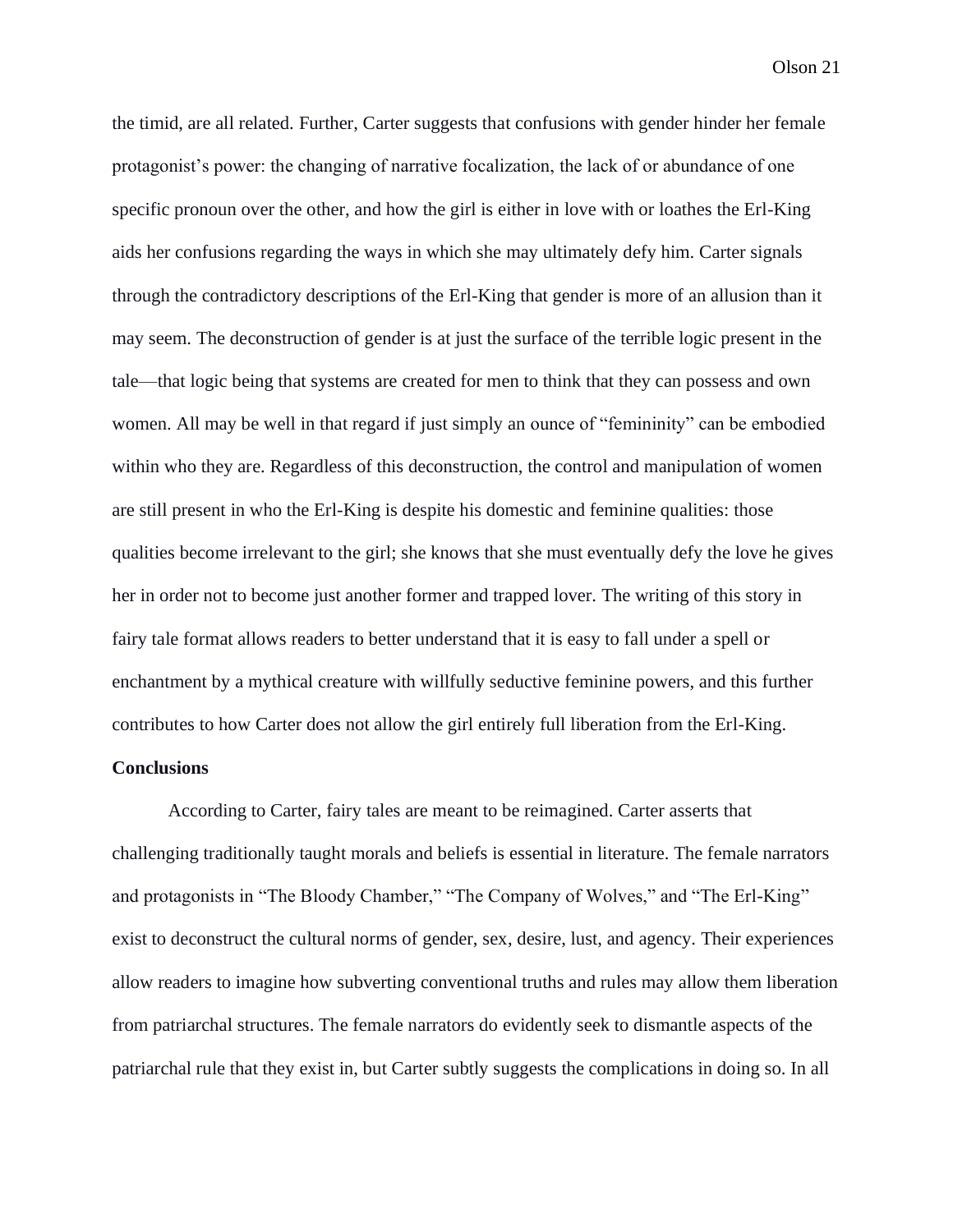three stories, there is evidence of a "spell," "trance," or an absolute dominance stemming from the male counterpart, which taunts and bewilders the female protagonist. Carter then implies that full agency is not and might not ever be entirely possible for her female narrators.

The female characters are women who are still learning to demand entire ownership over their experiences. At the end of "The Bloody Chamber," the girl moves on with her life, but she is forever marked by her totalitarian husband, which causes her extreme turmoil. In "The Company of Wolves," the story ends with the girl in bed with the wolf, and although she does not die, Carter suggests that a girl can make a lover out of a beastly and dangerous manly creature. Finally, at the end of "The Erl-King," Carter uses the future tense to suggest the girl's liberation from the Erl-King, but it never actually happens in the story. In every case, the idea of liberation exists for the female protagonist, but they remain at least partially stuck under the afflictions that their male counterparts impose upon them.

Carter reimagines truths in fairy tales. She suggests through her stories that the original fairy tales are simply not enough on their own in dictating an absolute "truth": the "truths" written in them do not go far enough to encompass the intricacies and inequalities of identity, gender, and sexuality. For Carter, these stories had to convey the modern world. This is precisely why the female protagonists in her stories still face hardships, and Carter clarifies that is why they do not have complete agency and power over their male counterparts. This is the problematic "truth" that Carter wishes to communicate in her fairy tales: the patriarchy will never fully vanish and will continue to cause turmoil and disadvantages for women. Still, the tales signal that change is possible and necessary by Carter rewriting them in the first place.

*The Bloody Chamber* is a collection of stories of women who are still in progress. However, what Carter does do is put the women in her stories in charge of the narrative. She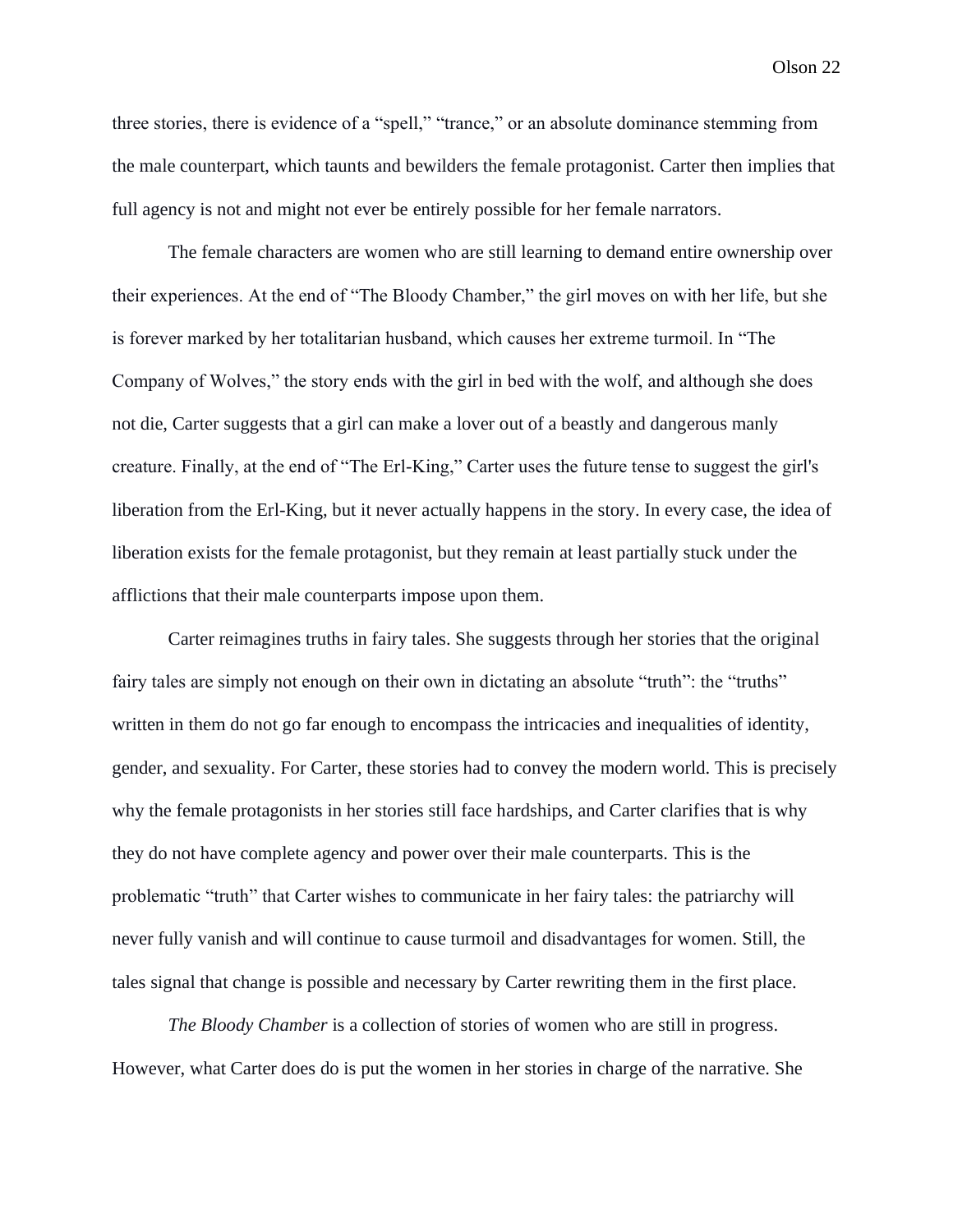gives her narrators a voice, but she also recognizes how patriarchal structures silence them. It is not difficult to tell that the women are telling the story, though––they are, at long last, finally given the predominant voice in this genre. Women are no longer passive subjects in this literature. In essence, as Perrault stated, it is not hard to tell who is in charge of telling the story: Carter proves that regardless of complete liberation, the women do reclaim the narratives in which they previously lived in silence or without being in charge or having a voice, which forever changes the lessons, messages, and morals that are and will be taken from them.

#### **Works Cited**

- Andernahr, Sonya. "Contemporary Women's Writing: Carter's Literary Legacy." *Angela Carter New Critical Readings*, Edited by Sonya Andernahr and Lawrence Phillips, Continuum International Publishing Company, 2012, pp. 11-22.
- Atwood, Margaret. "Running with the Tigers." *Flesh and the Mirror: Essays On The Art Of Angela Carter*, Edited by Lorna Sage, Virago Press, 1994, pp. 133-150.
- Bettelheim, Bruno. *The Uses of Enchantment: The Meaning and Importance of Fairy Tales*. Alfred A. Knopf, Inc., 1975.
- Carter, Angela. *The Bloody Chamber and Other Stories*. Penguin Group, 1979.
- Lee, Alison. *Angela Carter*. Twayne Publishers, 1997.
- Makinen, Merja. "Angela Carter's 'The Bloody Chamber' and the Decolonisation of Feminine Sexuality." *Angela Carter Contemporary Critical Essays*, Edited by Alison Easton, St. Martin's Press, Inc., 2000, pp. 20-36.
- Tatar, Maria. *Secrets Beyond the Door: The Story of Bluebeard and His Wives*. Princeton University Press, 2004.

# **Works Consulted**

Cixous, Hélène, et al. "The Laugh of the Medusa." Signs, vol. 1, no. 4, University of Chicago Press, 1976, pp. 875-893, http://www.jstor.org/stable/3173239.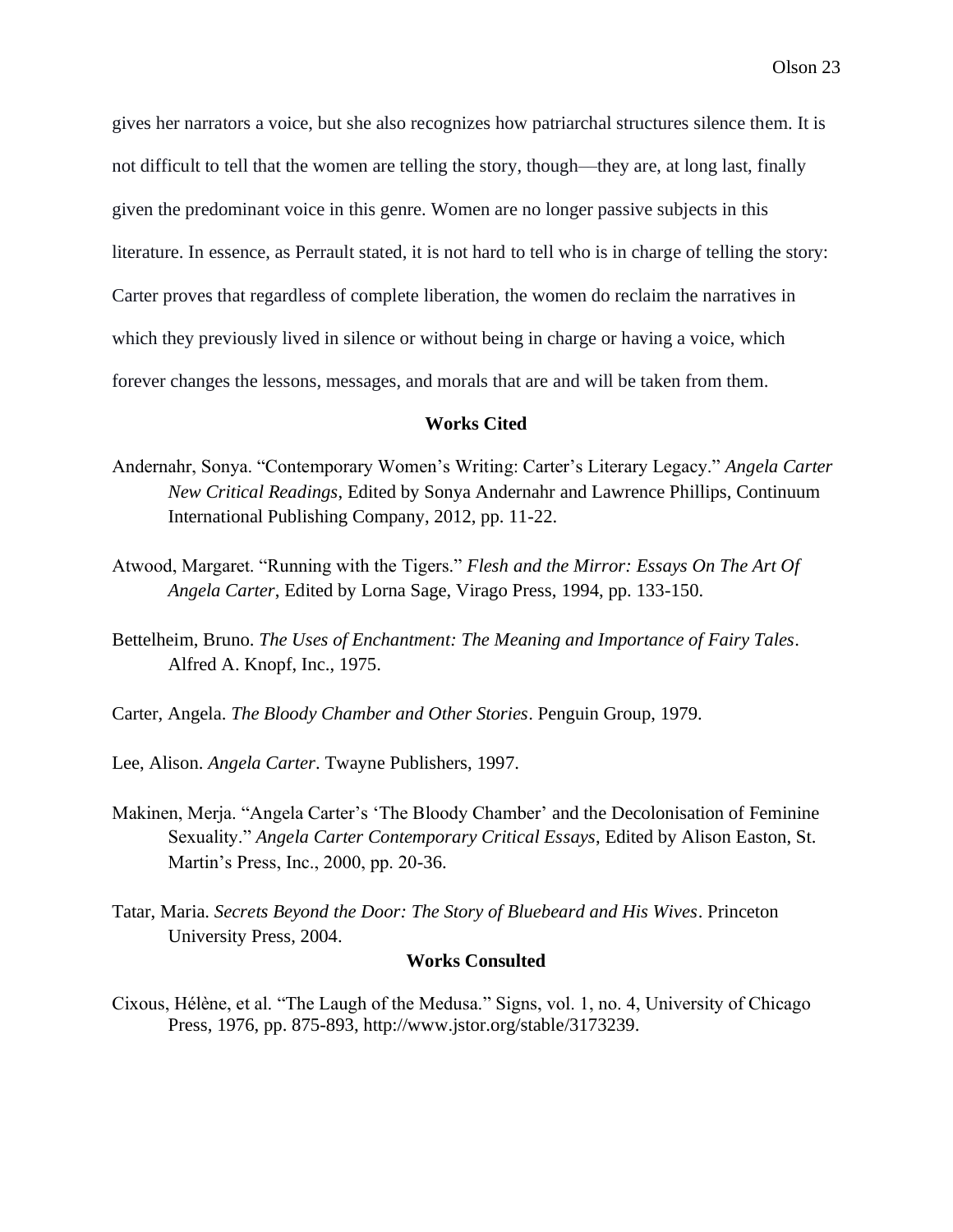- D'Haen, Theo L. "Magical Realism and Postmodernism: Decentering Privileged Centers." *Magical Realism: Theory, History, Community*, edited by Lois Parkinson Zamora and Wendy B. Faris, Duke University Press, 1995, pp. 191-208.
- Faris, Wendy B. "Scheherazade's Children: Magical Realism and Postmodern Fiction." *Magical Realism: Theory, History, Community*, edited by Lois Parkinson Zamora and Wendy B. Faris, Duke University Press, 1995, pp. 163-190.
- ––––. "Women and Women and Women: A Feminine Element in Magical Realism." *Ordinary Enchantments: Magical Realism and the Remystification of Narrative*, Vanderbilt University Press, 2004, pp. 170-219.
- Henitiuk, Valerie. "Step into my parlour: Magic realism and the creation of a feminist space." *Canadian Review of Comparative Literature/Revue Canadienne de Littérature Comparée*, vol. 30, no. 2, 2003, pp. 410-427, https://roam.macewan.ca/islandora/object/gm:1115.
- Jowett, Lorna. "Between the Paws of the Tender Wolf: Authorship, Adaptation and Audience." *Angela Carter New Critical Readings*, Edited by Sonya Andernahr and Lawrence Phillips, Continuum International Publishing Company, 2012, pp. 33-43.
- Linkin, Harriet Kramer. "Isn't It Romantic?: Angela Carter's Bloody Revision of the Romantic Aesthetic in 'The Erl-King.'" *Critical Essays on Angela Carter*, Edited by Lindsey Tucker, G.K. Hall & Co., 1998, pp. 119-133.
- Michael, Magali Cornier. "Angela Carter's Nights at the Circus: An Engaged Feminism via Subversive Postmodern Strategies." *Critical Essays on Angela Carter*, Edited by Lindsey Tucker, G.K. Hall & Co., 1998, pp. 206-227.
- Mulvey, Laura. "Cinema Magic and the Old Monsters." *Flesh and the Mirror: Essays On The Art Of Angela Carter*, Edited by Lorna Sage, Virago Press, 1994, pp. 241-252.
- Punter, David. "Angela Carter's Magic Realism." *The Contemporary British Novel*, edited by James Acheson and Sarah C. E. Ross, Edinburgh University Press, 2005, pp. 48-58, http://www.jstor.org/stable/10.3366/j.ctt1g0b58m.8.
- ––––. "Angela Carter: Supersessions of the Masculine." *Critical Essays on Angela Carter*, Edited by Lindsey Tucker, G.K. Hall & Co., 1998, pp. 46-59.
- Robinson, Sally. "The Anti-hero as Oedipus: Gender and the Postmodern Narrative in the 'Infernal Desire Machines of Doctor Hoffman.'" *Angela Carter Contemporary Critical Essays*, Edited by Alison Easton, St. Martin's Press, Inc., 2000, pp. 107-126.
- Sheets, Robin Ann. "Pornography, Fairy Tales, and Feminism: Angela Carter's 'The Bloody Chamber.'" *Critical Essays on Angela Carter*, Edited by Lindsey Tucker, G.K. Hall & Co., 1998, pp. 96-118.